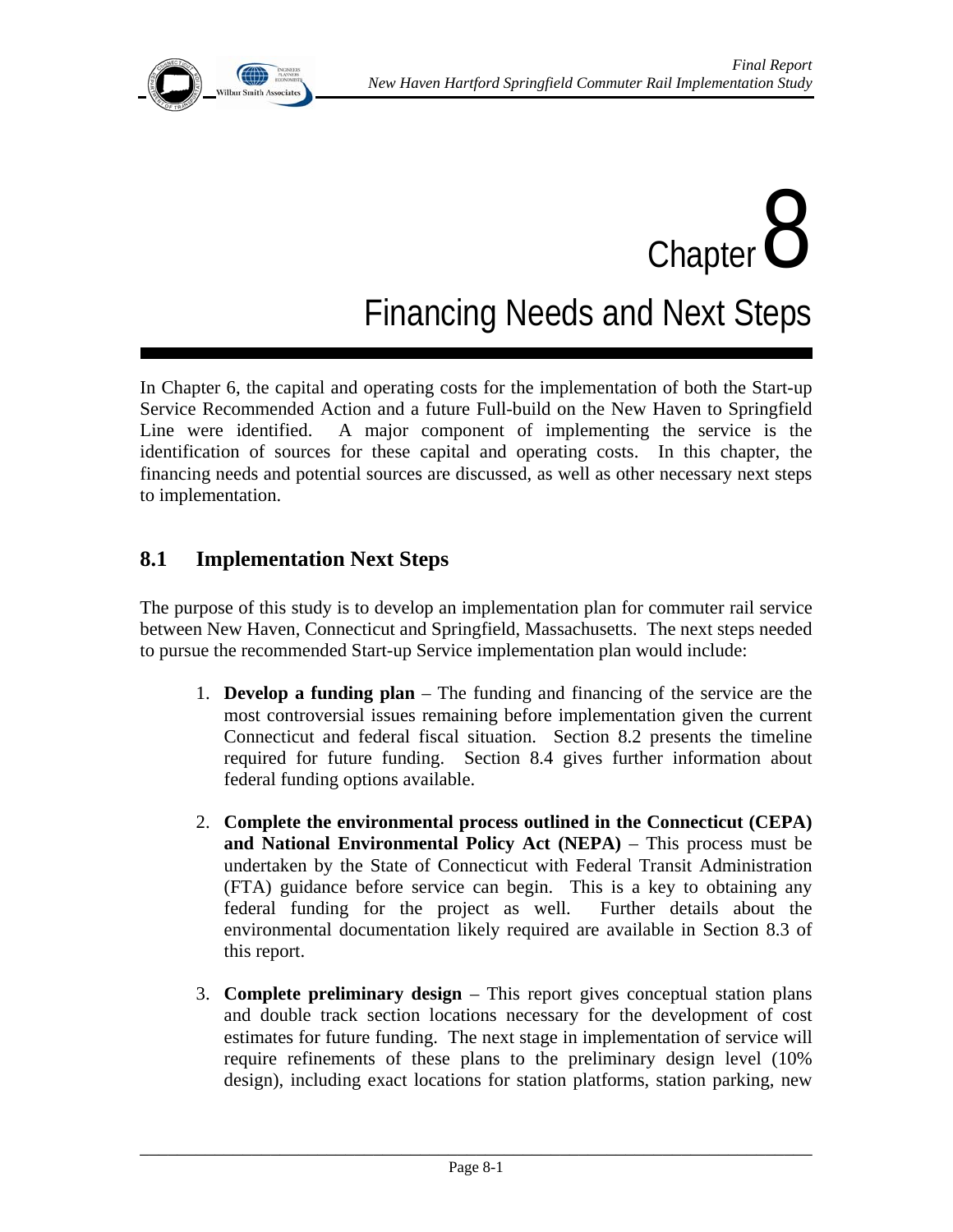

track and maintenance facilities. This is typically done in conjunction with the environmental process.

- 4. **Make necessary refinements to the operating plan** Based upon the results of the preliminary design and environmental process, refinements should be made to the overall operating plan outlined in this document.
- 5. **Execute operating agreements** As the State of Connecticut does not currently own the track over which the service would operate, preliminary operating agreements with Amtrak, other commuter rail operators (as needed), freight operators, and transit operators should be executed early in the process to ensure buy-in for the service before capital funds are expended.
- 6. **Complete final design and property acquisition** The final design of stations, double track sections, bridges and the maintenance facility should be undertaken simultaneously with the necessary acquisition of property for these facilities (anticipated to be required only for station parking and the maintenance facility).
- 7. **Procure rolling stock** The decision as to the type of rolling stock that best fits this service will be a key aspect of the implementation. Section 8.6 of this report gives guidelines on the positive and negative aspects of self-propelled rail car trains compared to traditional locomotive-hauled push-pull coach trains. The procurement of rolling stock for the service requires substantial turn-around time due to the fact that rail equipment is made to order.
- 8. **Hire an operator** Although Amtrak currently owns the line between New Haven and Springfield, there are a number of possible operators for the future service. Section 8.5 discusses potential operators for the service in greater detail.
- 9. **Construct new facilities**  This involves the construction of station areas (including parking and platforms), new track segments (including track, interlockings, signals and bridges), and maintenance facilities.
- 10. **System testing** As a final step to opening the system, final debugging modifications and improvements are made prior to start-up. This includes checks of the rolling stock, stations, track and signal improvements, and all other elements of the project to ensure all components are working correctly prior to commencement of revenue service.

## **8.2 Funding Requirements and Timeline**

For the Start-up Service Recommended Action, the timeline associated with the next steps listed above is shown in Table 8-1 and a breakdown of the capital cost requirements by timeline component is shown in Table 8-2.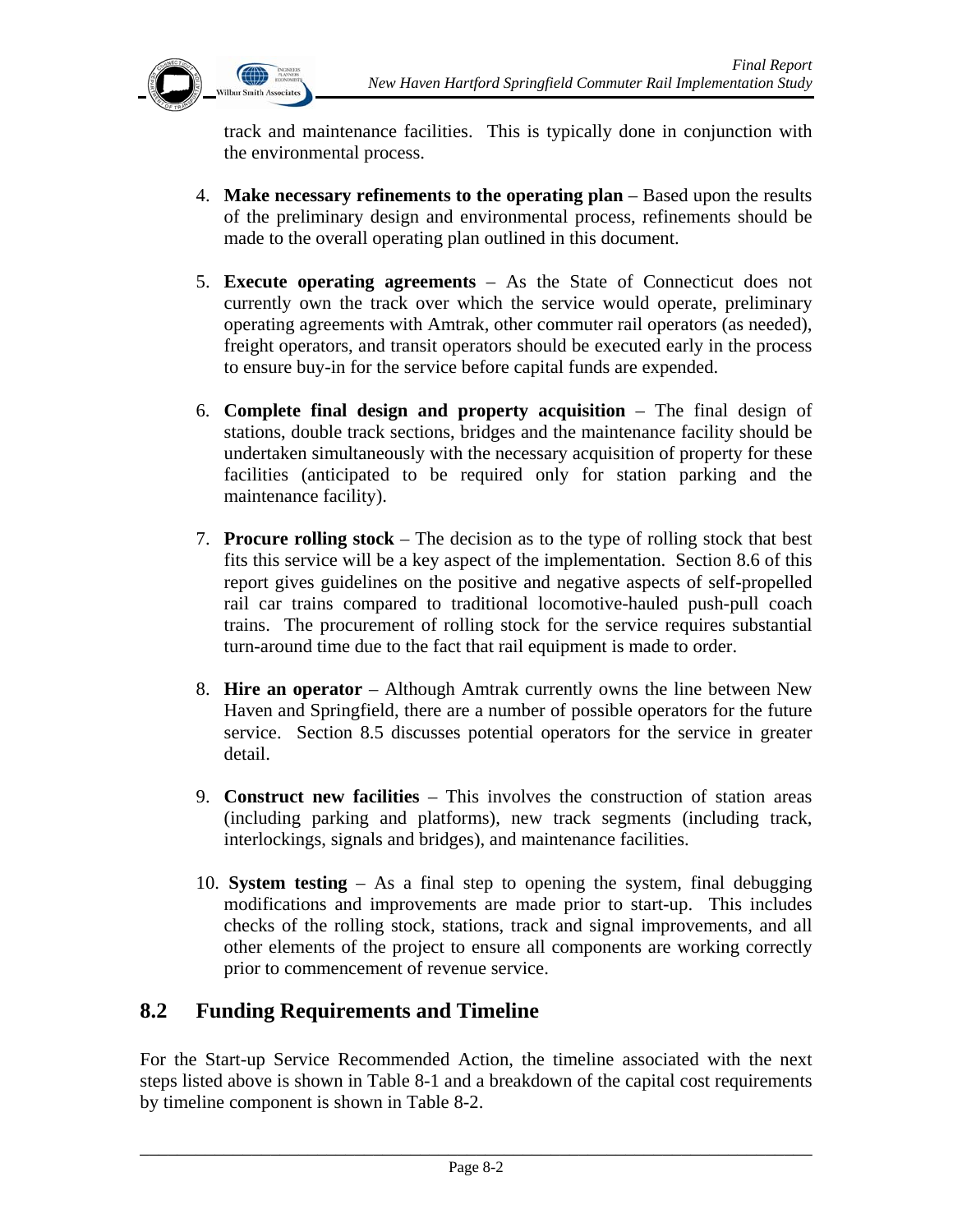

| <b>Activity/Year</b>     | 2005 |  | 2006 |  | 2007 |  | 2008 |  | 2009 |  | 2010 |  | 2011 |  |
|--------------------------|------|--|------|--|------|--|------|--|------|--|------|--|------|--|
| Legislative Funding $\&$ |      |  |      |  |      |  |      |  |      |  |      |  |      |  |
| Authorization            |      |  |      |  |      |  |      |  |      |  |      |  |      |  |
| Environmental            |      |  |      |  |      |  |      |  |      |  |      |  |      |  |
| Assessment               |      |  |      |  |      |  |      |  |      |  |      |  |      |  |
| Preliminary              |      |  |      |  |      |  |      |  |      |  |      |  |      |  |
| Design                   |      |  |      |  |      |  |      |  |      |  |      |  |      |  |
| Operating                |      |  |      |  |      |  |      |  |      |  |      |  |      |  |
| Agreements               |      |  |      |  |      |  |      |  |      |  |      |  |      |  |
| Final                    |      |  |      |  |      |  |      |  |      |  |      |  |      |  |
| Design                   |      |  |      |  |      |  |      |  |      |  |      |  |      |  |
| Property                 |      |  |      |  |      |  |      |  |      |  |      |  |      |  |
| Acquisition              |      |  |      |  |      |  |      |  |      |  |      |  |      |  |
| Equipment                |      |  |      |  |      |  |      |  |      |  |      |  |      |  |
| Procurement              |      |  |      |  |      |  |      |  |      |  |      |  |      |  |
| Advertise & Award        |      |  |      |  |      |  |      |  |      |  |      |  |      |  |
| <b>Operator Contract</b> |      |  |      |  |      |  |      |  |      |  |      |  |      |  |
| Advertise & Award        |      |  |      |  |      |  |      |  |      |  |      |  |      |  |
| <b>Construction Bids</b> |      |  |      |  |      |  |      |  |      |  |      |  |      |  |
| Construction             |      |  |      |  |      |  |      |  |      |  |      |  |      |  |
|                          |      |  |      |  |      |  |      |  |      |  |      |  |      |  |
| System                   |      |  |      |  |      |  |      |  |      |  |      |  |      |  |
| Testing                  |      |  |      |  |      |  |      |  |      |  |      |  |      |  |
|                          | 2005 |  | 2006 |  | 2007 |  | 2008 |  | 2009 |  | 2010 |  | 2011 |  |

**Table 8-1 Start-up Service Recommended Action Timeline** 

**Table 8-2 Start-up Service Recommended Action Capital Costs by Time Component** 

| <b>Element</b>              | Design and<br><b>Construction</b><br><b>Inspection</b> | <b>Property</b><br><b>Acquisition</b> | Equipment<br><b>Procurement</b> | <b>Construction</b> |
|-----------------------------|--------------------------------------------------------|---------------------------------------|---------------------------------|---------------------|
| <b>Train Equipment</b>      |                                                        |                                       | \$70,140,000                    |                     |
| Maintenance facility        | \$2,622,000                                            | \$7,800,000                           |                                 | \$10,274,000        |
| <b>Station Areas</b>        | \$15,980,000                                           | \$3,621,000                           |                                 | \$61,365,000        |
| Double Track                | \$4,335,000                                            |                                       |                                 | \$28,900,000        |
| <b>Bridges</b>              | \$84,000                                               | $ -$                                  |                                 | \$421,000           |
| <b>New Connecting Buses</b> |                                                        | $ -$                                  | 3,600,000                       |                     |
| Amtrak Flagmen              |                                                        |                                       |                                 | 2,500,000           |
| <b>Subtotal</b>             | \$23,021,000                                           | \$11,421,000                          | \$73,740,000                    | \$103,460,000       |
| Contingency (40%)           | \$9,209,000                                            | \$4,568,000                           | \$29,496,000                    | \$41,384,000        |
| <b>Total</b>                | \$32,230,000                                           | \$15,989,000                          | \$103,236,000                   | \$144,844,000       |
| Time funding required       | Winter 2007                                            | Winter 2007                           | Winter 2007                     | <b>Fall 2008</b>    |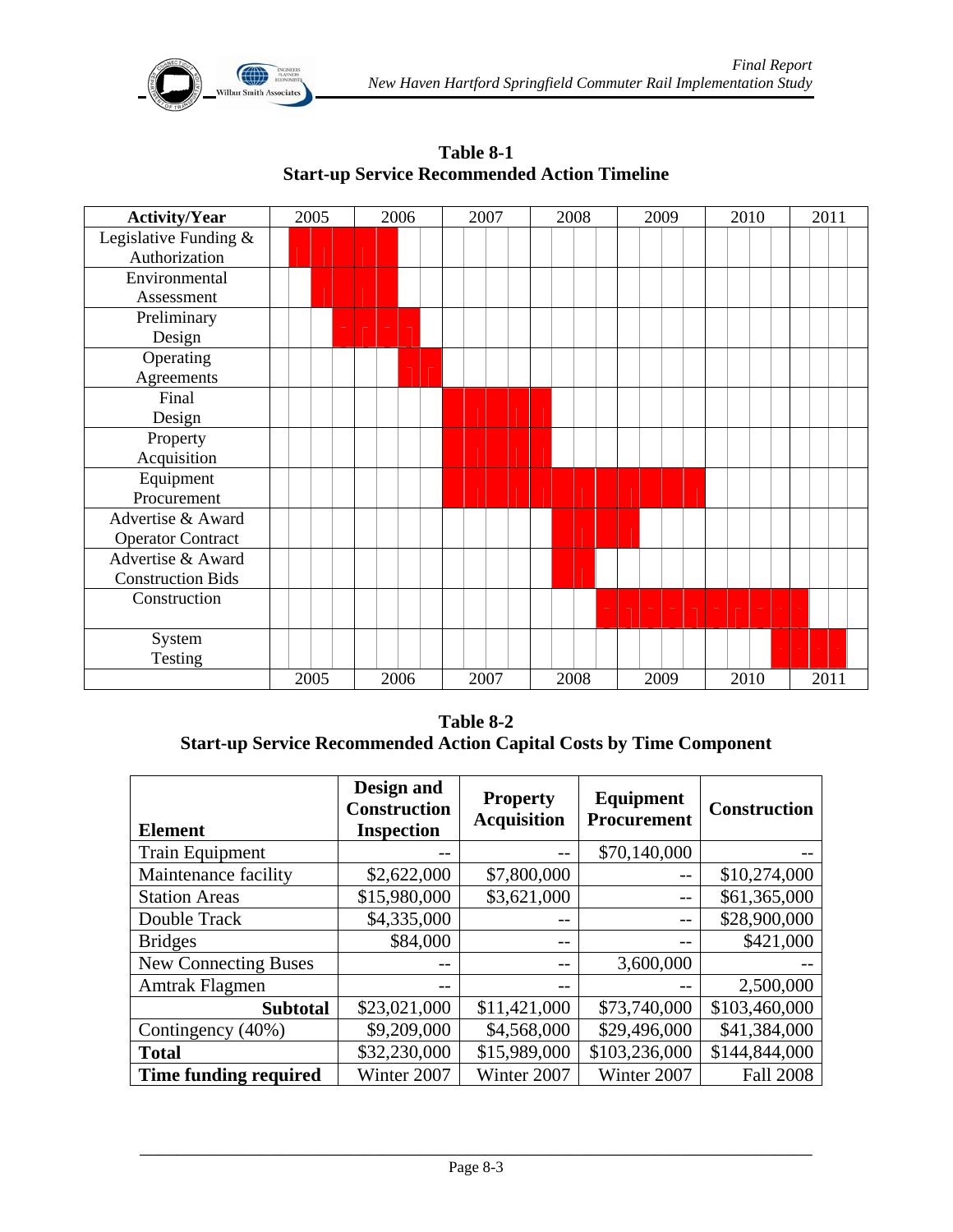

## **8.2.1 State Division of Funding**

One major issue associated with the New Haven, Hartford, Springfield Commuter Rail service is the allocation of capital and operating costs between the two states which benefit from the service. The Connecticut-Massachusetts state line occurs at MP 55.8 of the 62-mile corridor. Therefore, 10% of the line is within Massachusetts. Some of the capital costs for the project are attributed to one state or the other, while others are used over the entire line. All of the line in Massachusetts is currently double-tracked, meaning all new double-track will be constructed in Connecticut. Station area costs are attributed to the specific station at which they occur, meaning Springfield Station costs can be attributed to Massachusetts. New connecting buses would be required only in Connecticut. Other costs, such as train equipment and maintenance facilities can be divided based on 10% of the track length. An outline of the possible division of capital costs is shown in Table 8-3.

| <b>Element</b>              |     | <b>Connecticut</b> | <b>Massachusetts</b> |
|-----------------------------|-----|--------------------|----------------------|
| <b>Train Equipment</b>      |     | \$63,126,000       | \$7,014,000          |
| Maintenance facility        |     | \$18,626,000       | \$2,070,000          |
| <b>Stations</b>             |     | \$69,741,000       | \$11,225,000         |
| Double Track                |     | \$33,235,000       |                      |
| <b>Bridges</b>              |     | \$505,000          |                      |
| <b>New Connecting Buses</b> |     | \$3,600,000        |                      |
| Amtrak Flagmen              |     | \$2,500,000        |                      |
| <b>Subtotal</b>             |     | \$191,333,000      | \$20,309,000         |
| Contingency                 | 40% | \$76,533,000       | \$8,124,000          |
| <b>Total</b>                |     | \$267,866,000      | \$28,433,000         |

**Table 8-3 Start-up Service Recommended Action Capital Costs by State** 

The division of operating costs could be handled similarly to the train equipment and maintenance facility costs outlined above, resulting in a 90% / 10% split of operating costs between Connecticut and Massachusetts. Alternatives for the division of operating costs include basing the formula on the morning boardings or passenger miles. This issue would be the subject of negotiations between the two states as the project continues into the next phase.

## **8.3 NEPA Documentation**

Based on the environmental impact evaluations prepared for this feasibility study, there are relatively few adverse environmental impacts from the project and they are minor impacts. This outcome has largely resulted from locating the proposed commuter rail within an existing rail corridor and avoiding significant resources in the placement of stations. There are broad transportation benefits of the project, the project has substantial public support, and the project is not expected to be highly controversial. As the project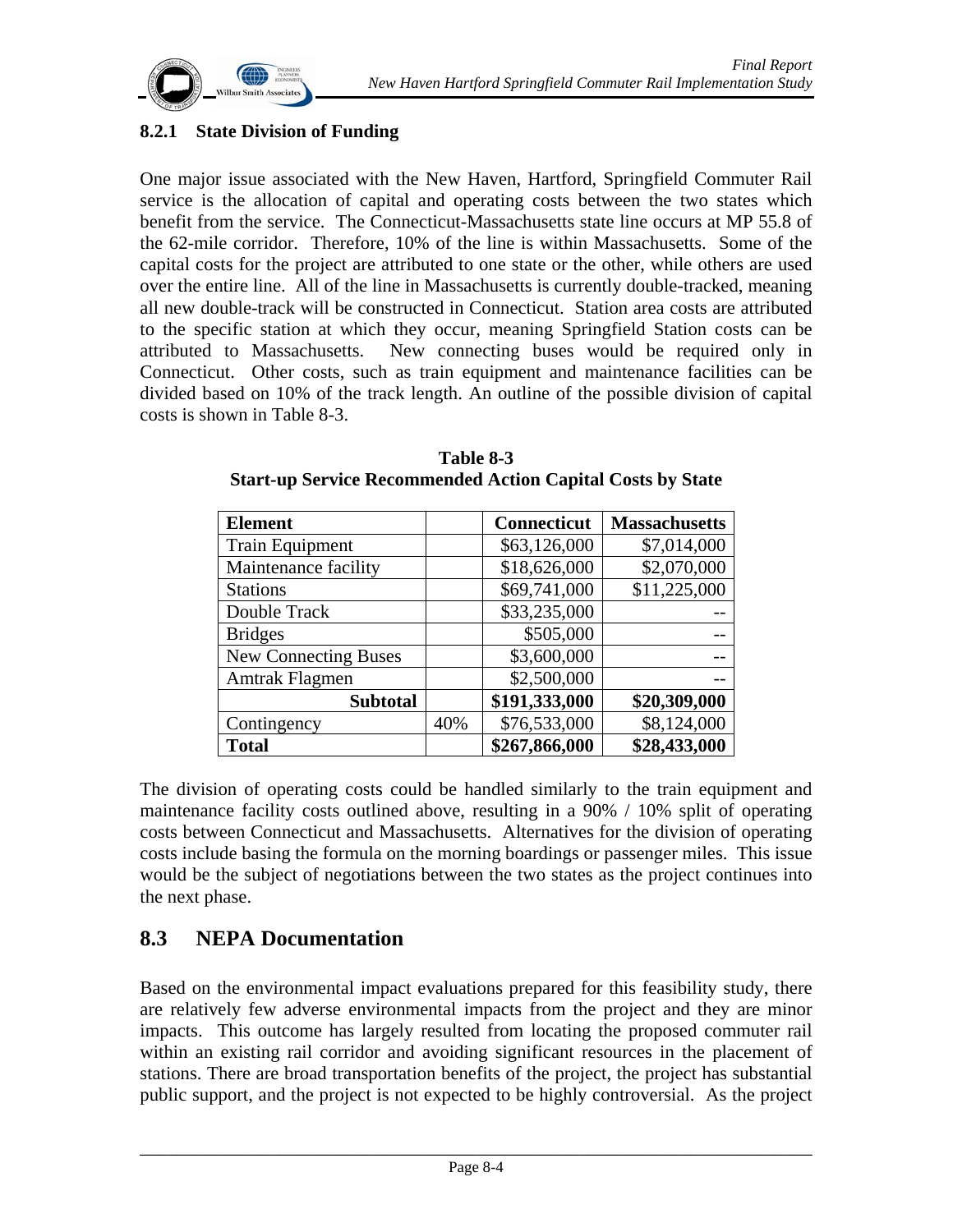

goes forward, the Federal Transit Administration (FTA), as a potential funding source, will evaluate the project for impacts which might be potentially significant and then decide what type of environmental document is appropriate to comply with NEPA. While there are procedural as well as technical considerations for FTA, the magnitude of impacts identified through this study indicate that extensive and/or detailed impact studies at the level of an Environmental Impact Statement (EIS) would not be necessary for this project and that an Environmental Assessment (EA) would adequately address the project's potential minor impacts.

# **8.4 Funding Plan**

It is very useful to understand the difference between "funding and "financing." Funding is the primary stream of revenue used to offset cost or to support various leveraging options. Finance is the means by which the primary revenue streams are manipulated to make funds available when needed or to reduce the costs of borrowing. By way of illustration, in the case of bonds issued against revenues from a tax dedicated to transit use, the revenue stream from the tax pledged as security for the bonds would be the "funding." The bond proceeds, which concentrate the long-term tax revenues into several years to meet construction expense, would be the "financing." This section will examine the potential funding sources for the start-up service.

The largest source of funding for any commuter rail/regional rail transit improvement would be the FTA Section 5309 New Starts program. While certainly not impossible, securing significant federal capital support could be very difficult. The competition for New Starts funding is intense with the political support for a project often being more important than its technical merit. Connecticut is already pursuing New Starts funding for the New Britain to Hartford Busway.

As part of the New Starts process, FTA utilizes the Summit program on the travel demand forecasting model being used for ridership projections to determine user benefits attributed to the project. With previous projects, the format of the ConnDOT model made running the Summit program inaccurate. Therefore, substantial revisions to the ConnDOT model would be required in order to run the program. Alternatively, the three regional travel demand forecasting models, those of the Capital Region Council of Governments, the South Central Regional Council of Governments, and the Pioneer Valley Planning Commission, could be used in combination, creating either one larger corridor model or obtaining results from all three by town and combining the results. In any case, this continued effort at travel demand forecasting would be costly and would not guarantee New Starts funds.

Potential funding sources can come from both the public and private sectors and from federal, state and local sources. This section describes several of the federal sources available.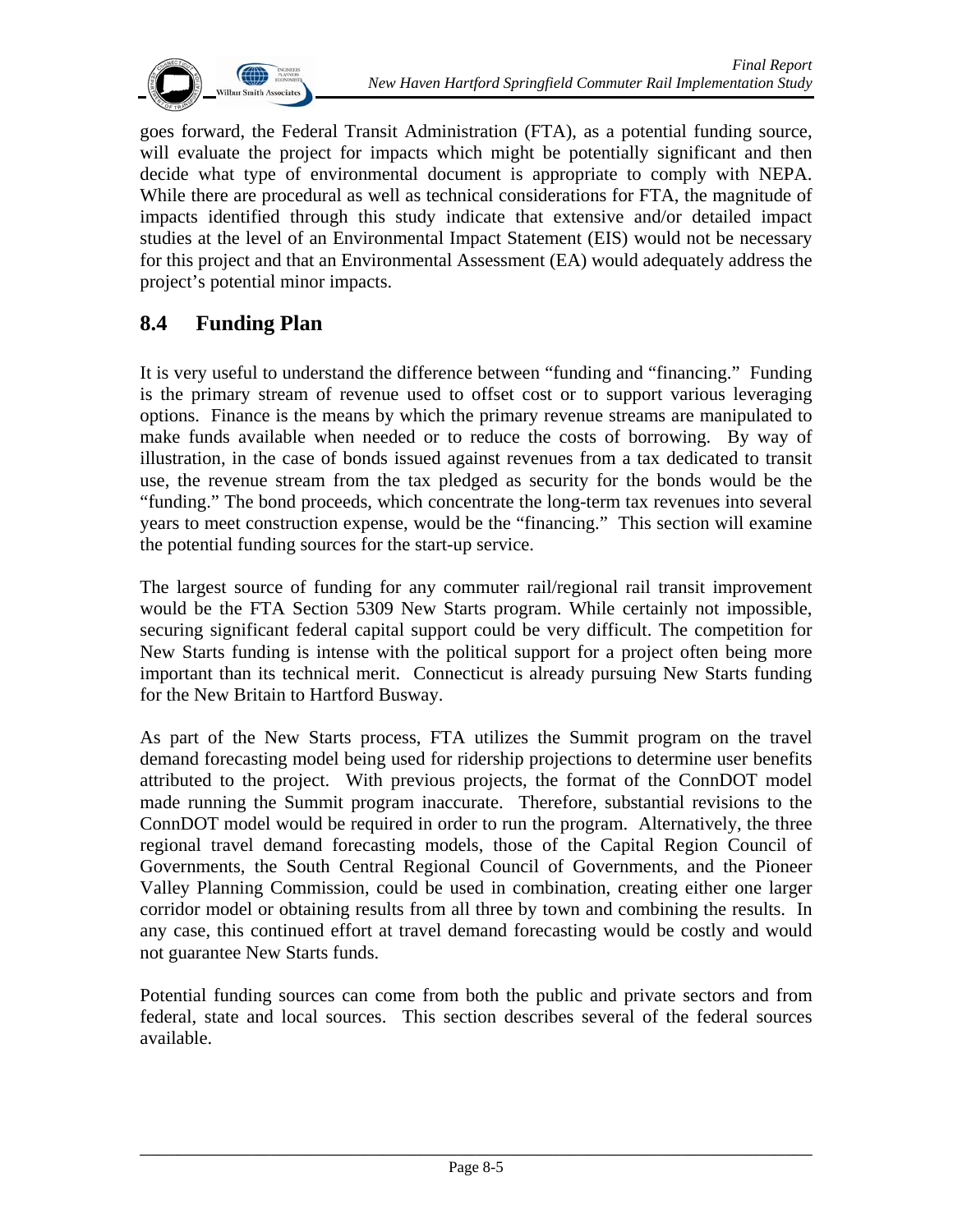

## **8.4.1 Primary Federal Funding Options**

The Transportation Equity Act for the 21st Century (TEA-21) authorized federal transportation funding levels over a six-year period beginning in federal fiscal year 1998. Funds included both formula and grant funding to be used at the discretion of States and Metropolitan Planning Organizations (MPO).

Beyond earmarked funds, there are formula funds for highways, transit, and "flexible funds" which can be spent on a variety of transportation-related projects, including public roads and sidewalks, transit capital projects, and transportation enhancements, which encompass a broad range of environmentally related activities. Much of this funding is anticipated by State and local transportation departments and is likely to be committed to other projects.

Since the passage of the Intermodal Surface Transportation Efficiency Act (ISTEA) in 1991, the US Department of Transportation has permitted States wide discretion in assigning portions of "conventional" highway funds to the flexible funding pool, thus widening the funds potentially available for transit projects. Legislation currently pending in Congress would continue these provisions of ISTEA and TEA-21. The following paragraphs describe the current federal funding programs available for transit projects. It should be noted that TEA-21 is up for reauthorization, and the list of eligible federal funding sources may change.

• *Section 5307 Urbanized Area Formula Program* – Formerly known as the Section 9 program, the urbanized area formula program provides funding to all areas with populations of over 50,000 to be used for locally determined capital projects and transportation-related planning. The amount made available to the Urbanized Area Formula Program (49 U.S.C. 5307) by the FY 2004 DOT Appropriations Act was \$3.4 billion.

The Metropolitan Planning Organization (MPO) in each area annually approves a program of projects that plans for the distribution of Section 5307 funds for various capital projects. Funds are not necessarily distributed to transit agencies on the basis of their service data and the amount of funds brought to the area by that service data. Each grantee must submit a grant application for those projects included in the Program of Projects. Regional rail capital costs are eligible for these funds. Section 5307 funds used for operating assistance is now restricted to urbanized areas of under 200,000 people.

• *Section 5309 New Start Program* – The term "New Start" is used to mean a project that involves building a new fixed guideway system, or extending an existing fixed guideway. The new start can be a vintage streetcar, light rail line, heavy rail rapid transit, commuter rail, people-mover, or busway. Also, new start projects can involve the development of transit corridors and markets to support the eventual construction of fixed guideway systems, including the construction of park-andride lots and the purchase of land to protect future rights-of-way. The amount made available for New Starts projects in the FY 2004 DOT Appropriations Act was \$1.3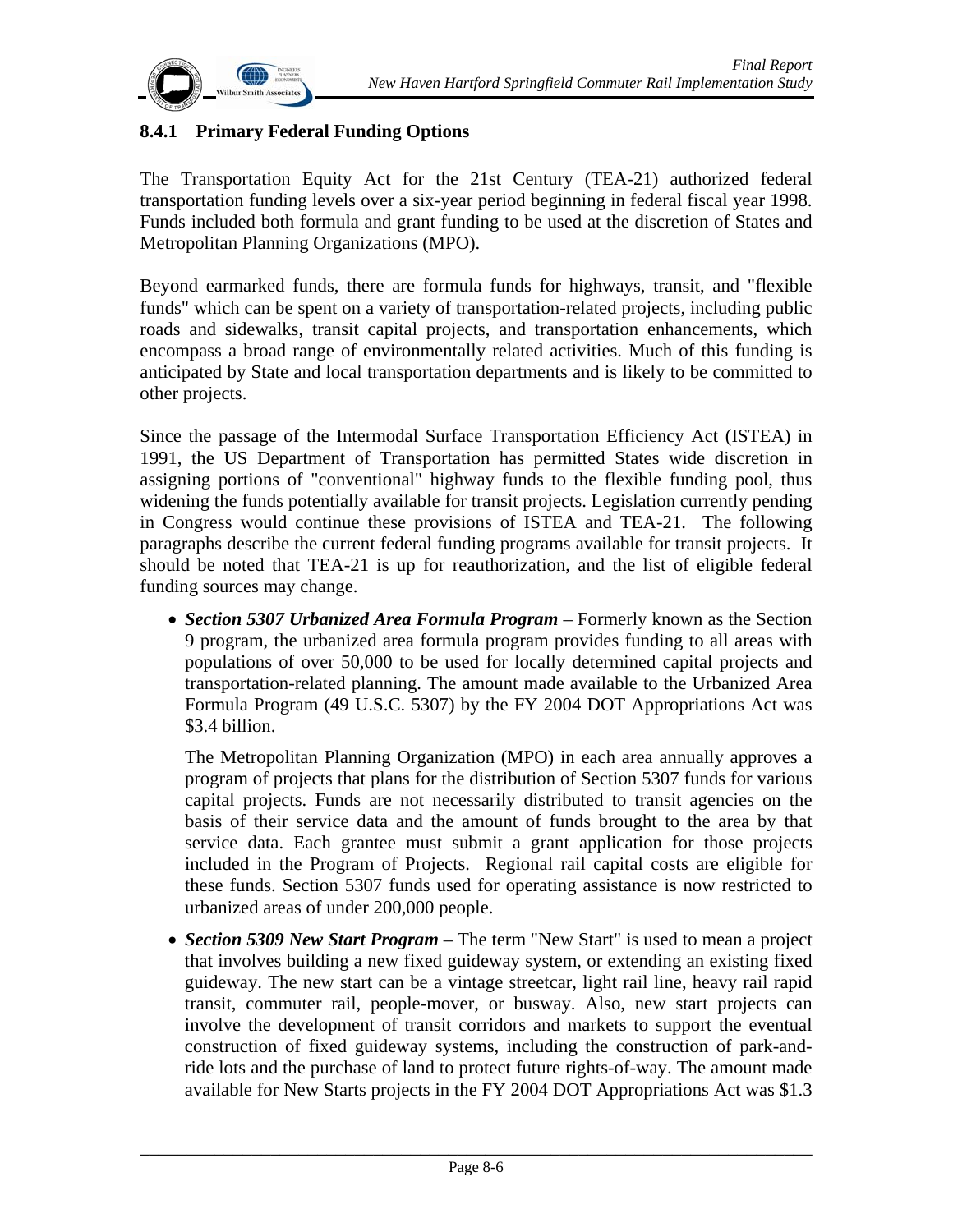

billion. Projects can receive up to 80 percent of eligible project costs from the FTA. However, current guidance and practice limits this funding to about 50 percent federal share.

In order to receive new start funds, projects should be authorized by TEA-21 or any subsequent authorizing act. Annual appropriations legislation then allocates available funding in specific amounts to specific projects. In order to receive new start funds, projects must first be rated by the FTA in accordance with criteria for ranking and evaluating new start projects. Such recommendations are included in the Annual Report on New Starts submitted to Congress in the spring of each year along with the President's budget request. FTA manages new start projects in four recognized phases: 1) Systems Planning 2) Preliminary Engineering 3) Final Design 4) Construction. FTA has extensive guidance regarding the requirements of each phase.

Projects of less than \$50 million for total construction may qualify for a *Small Starts* funding within the New Starts program. Projects must be cost effective, per the New Starts criteria, but are freed from much of the onerous New Starts evaluation process. With reauthorization of TEA-21, the limit may rise to \$75 million for total construction $10$ .

• *Section 5311 Non-Urbanized Area Formula Program* – The Non-urbanized Area Formula Program provides capital, operating and administrative assistance for public transportation in areas under 50,000 in population. Each State must spend no less than 15 percent of its FY 2004 Non-Urbanized Area Formula apportionment for the development and support of intercity bus transportation, unless the Governor certifies to the U.S. Secretary of Transportation that the intercity bus service needs of the State are being adequately met. The FY 2004 apportionment was \$238 million.

### **8.4.2 Flexible Federal Highway Funding**

The Intermodal Surface Transportation Efficiency Act of 1991 (ISTEA) created opportunities for certain categories of funds to be transferred between highway and transit projects according to State, regional / local discretion and priorities. This flexibility was enhanced further through TEA-21. Highway funds transferred to transit have been used to fund a variety of improvements such as construction and rehabilitation of rail stations, maintenance facility renovations, rolling stock procurements, and development of multi-modal transportation centers. Since 1991, nearly \$5 billion in flexible funds have been transferred. Over the life of TEA-21, over \$100 billion of highway funds could potentially have been used to finance qualifying transit projects.

FHWA funds designated for use in transit capital projects must be derived from the metropolitan and statewide planning and programming process, and must be included in

 $\overline{a}$ <sup>10</sup> The Bush Administration has proposed legislation that would allow the Small Starts projects to be increase to \$75 million, but a "streamlined" FTA evaluation process would be put in place to determine which Small Start projects should be financed.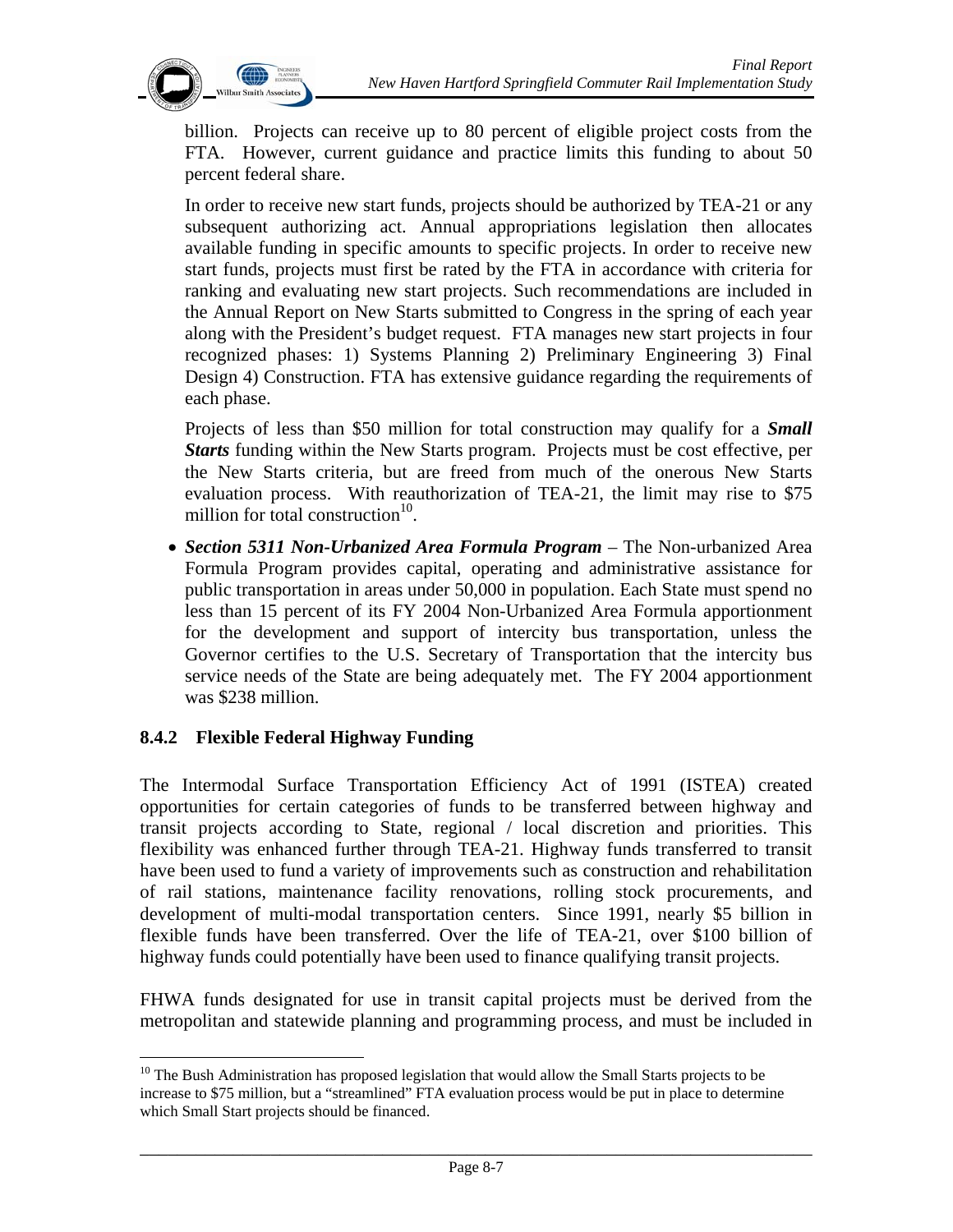

an approved Statewide Transportation Improvement Program (STIP) before the funds can be transferred. The State DOT requests, by letter, the transfer of highway funds for a transit project to the FHWA Division Office. The letter should specify the project, amount to be transferred, apportionment year, State, federal aid apportionment category (i.e. Surface Transportation Program (STP), Congestion Mitigation and Air Quality (CMAQ), or congressional earmark), and a description of the project as contained in the STIP.

Transferred funds are treated as FTA formula funds, but are assigned a distinct identifying code for tracking purposes. The funds may be used for any capital purpose eligible under the FTA formula program to which they are transferred and in the case of CMAQ for certain operating costs. FTA and FHWA have issued guidance on project eligibility under the CMAQ program in a Notice at 65 FR 9040 et seq. (February 23, 2000). In accordance with 23 U.S.C. 104(k), all FTA requirements are applicable to transferred funds except local share – FHWA local share requirements apply. Transferred funds should be combined with regular FTA funds in a single annual grant application.

Other FHWA programs are flexible as well. Under certain circumstances, National Highway System (NHS) funds may be used to fund transit improvements in NHS corridors. Interstate Substitute Funds continue to be eligible for transit use.

- *Surface Transportation Program (STP)* STP is the largest Federal Highway Administration (FHWA) flexible funding program. Funds may be used for all projects eligible for funding under current FTA programs, excluding Sections 5307 and 5311 operating assistance. A portion of STP funds available to each State is sub-allocated to urbanized areas that are programmed at the regional level. States use the balance of STP funds on a statewide level. Each State must use 10 percent of their STP funds for transportation enhancements such as bike and pedestrian facilities, scenic easements, and historic preservation projects. Certain rail projects are eligible to be funded as enhancements, such as rehabilitation and operation of historic transportation buildings and facilities.
- *Congestion Mitigation and Air Quality Improvement Program (CMAQ)* Funds available through the CMAQ program are used to support transportation projects in air quality non-attainment areas. A CMAQ project must contribute to the national ambient air quality standards by reducing pollutant emissions from transportation sources.

### **8.4.3 Other Federal Funding Options**

• *Railroad Rehabilitation and Improvement Financing (RRIF) Program* – The Railroad Rehabilitation and Improvement Financing (RRIF) Program enables the Federal Railroad Administration (FRA) to provide loans and loan guarantees for railroad capital projects, including freight railroads, State and local passenger and commuter railroads, and Amtrak. RRIF authorizes \$3.5 billion, on a revolving basis, in direct federal loans and /or loan guarantees. Loans can have a term of 25 years with an interest rate that is essentially the cost of money to the federal government. RRIF loans are for railroad purposes only, but can be used for almost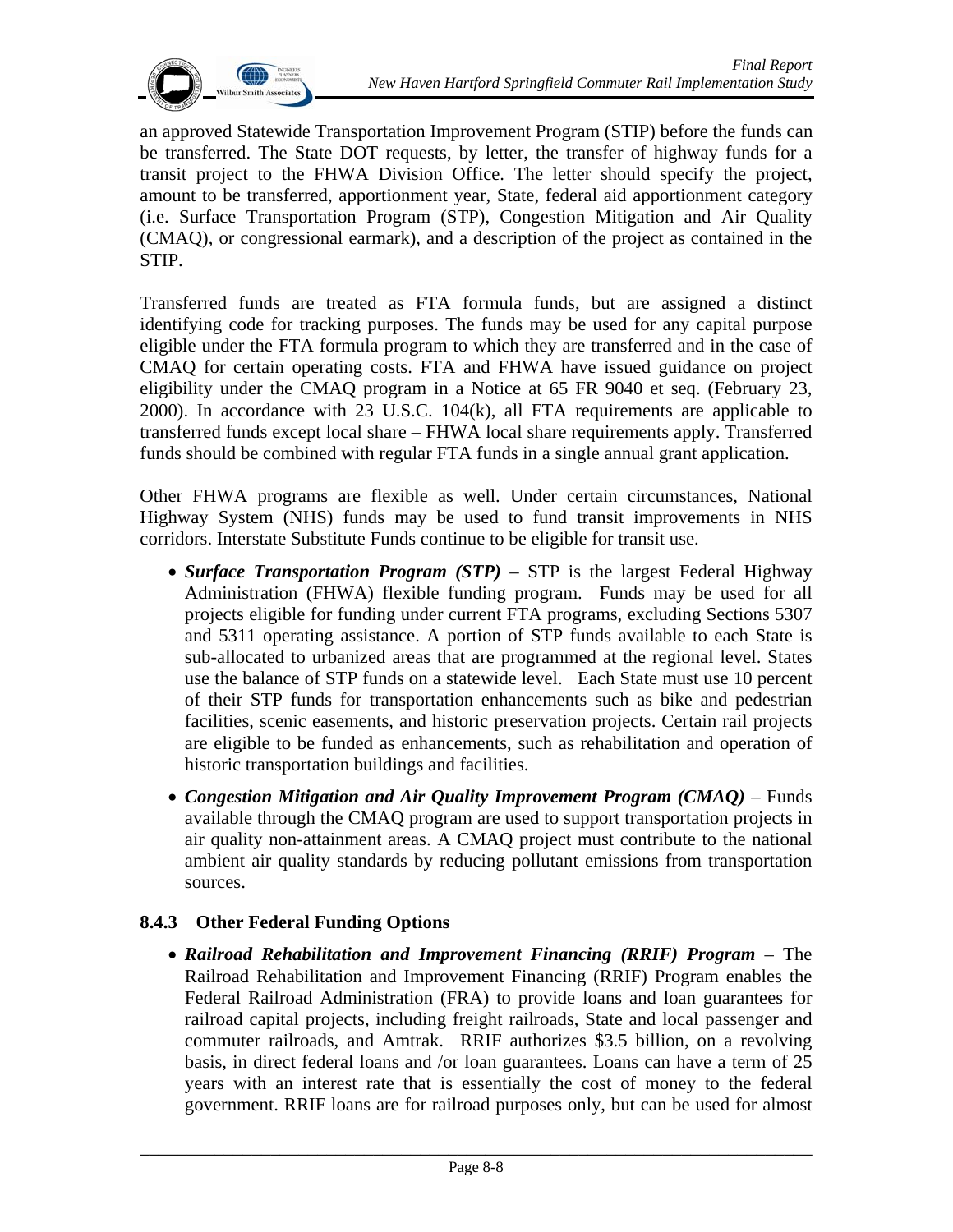

any rail purpose. There are no specific dollar thresholds. RRIF loans must be accompanied by a "credit risk premium", i.e. a premium payment that insures the Government against default. Pursuant to TEA 21, Congress can appropriate funds to cover this credit risk premium, or the applicant or a private or governmental partner may provide such funds.

As Congress has not appropriated funds to cover the credit risk premium, it is up to each applicant to provide or obtain such funds. Obviously, the size of the premiums will be critical to the workability of the program. The Secretary of Transportation, in consultation with the Congressional Budget Office and the White House Office of Management and Budget (OMB), will determine the amount required for the premium. Many factors will be taken into consideration including credit worthiness of the applicant, collateral offered, or experience of other borrowers. It is expected that a credit risk of about 5 percent will be required.

- *Section 130 Grade Crossing Program* TEA 21 requires each State to use 10 percent of the funds apportioned each year under the Surface Transportation Program (STP) to be used for carrying out rail-highway crossing and hazard elimination activities. Under the Section 130 grade crossing program, each State is required to identify crossing needs within the State and establish and implement a schedule of projects to meet those needs. This is the primary source of funding for crossing improvements. The 10 percent set aside represents the minimum amount of federal funding available for highway safety. Other federal highway programs may also be used for grade crossing projects, including additional amounts of STP funds. Private grade crossings currently are not eligible for Section 130 funds. Although the Section 130 program is set at a 90 percent federal share, States have the discretion to waive the non-federal match for most Section 130 projects. Because motorists are the primary beneficiaries of grade crossing projects, federal regulations prohibit States from requiring a railroad contribution toward the cost of Section 130 projects. However, railroads often will make voluntary contributions.
- *Job Access and Reverse Commute Grants* A new federal funding source was created to increase access to jobs for low-income workers. This program is authorized to receive up to \$150 million per year in FY 1999-2003, with 20 percent of the grant going to urbanized areas with less than one million people. The FY 2004 apportionment was \$104 million. Up to \$10 million per year can go to reverse commute projects, defined as transportation to suburban job opportunities. Funds from non-DOT Federal programs can be used to pay for the local match, which is 50 percent. The program offers discretionary grants for transportation to qualified low-income individuals. Funds can be provided for capital, operating and maintenance expenses, for promoting transit use by workers with non-traditional work hours, for promoting the use of transit vouchers by appropriate agencies, and for promoting the use of employer-provided transportation and transit pass benefits.
- *TIFIA Financing*  The Transportation Infrastructure Finance and Innovation Act of 1998 (TIFIA). The program established a new federal credit program called TIFIA under which the U.S. Department of Transportation may provide three forms of credit assistance secured (direct) loans, loan guarantees, and standby lines of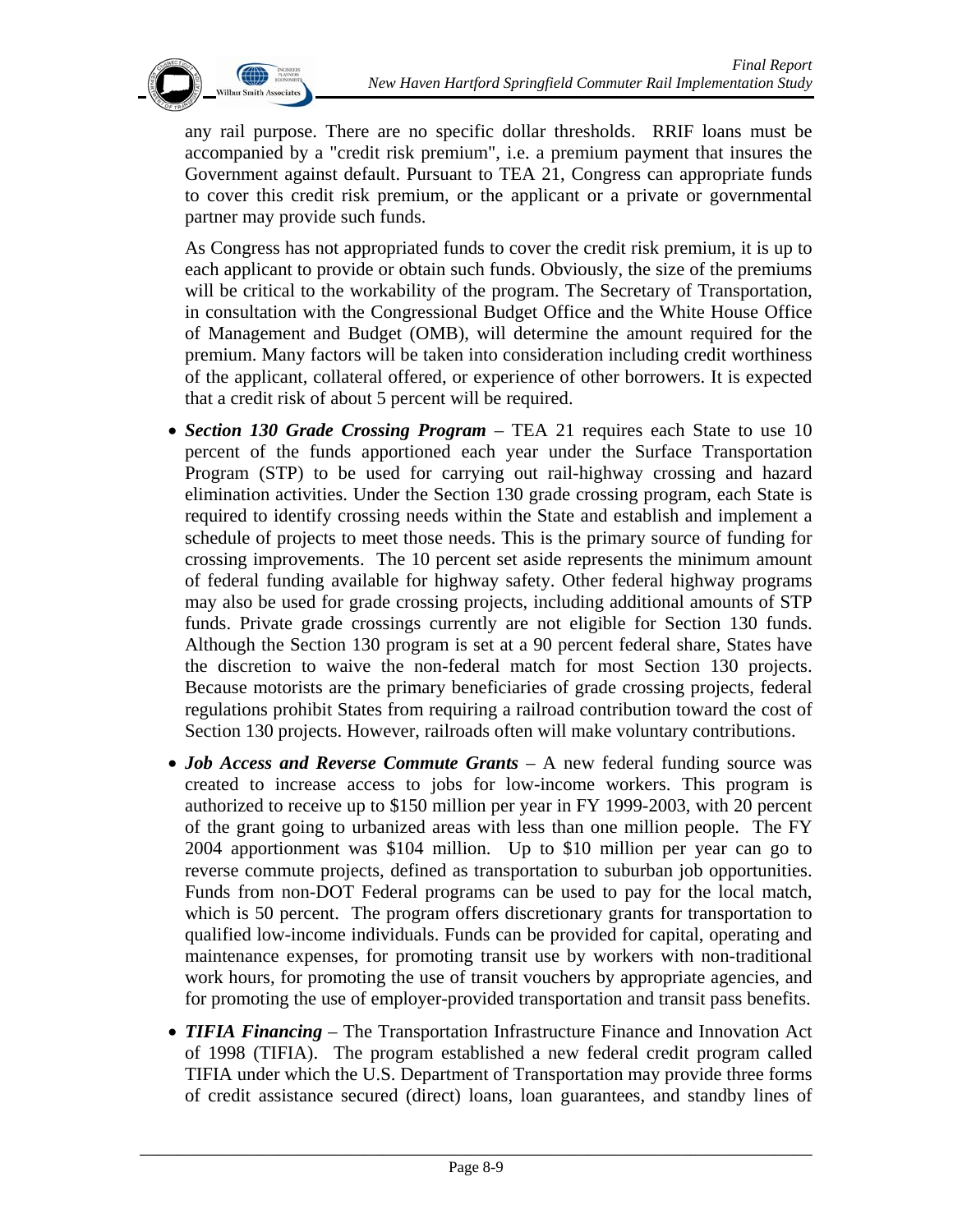

credit – for surface transportation projects of national or regional significance. Transit projects are eligible. A project's eligible costs, as defined under 23 U.S.C 181, must be reasonably anticipated to total at least \$100 million, or alternatively, equal 50 percent or more of the state's federal-aid highway apportionments for the most recently completed fiscal year, whichever is less.

• *DMU Demonstration Grant* – In 2004, the FRA began an advanced-technology DMU demonstration project with the Florida DOT for revenue service between Miami and West Palm Beach as part of the Next Generation High-Speed Rail Technology program. The first DMU is already in service, with additional cars currently being manufactured by Colorado Railcar to begin service in 2005. The purpose of the demonstration was to determine the current availability of DMUs which comply with FRA safety requirements for operation on track shared with freight and conventional passenger trains and the suitability of this equipment for regularly scheduled revenue service in the United States. Although this particular demonstration project is underway, the federal government may re-solicit interest in demonstrating this technology from time to time.

# **8.5 Operator Comparison**

In order to understand better the advantages and disadvantages of hiring various entities for the operation and equipment maintenance of the new commuter rail service, the consultant team contacted five public agencies that sponsor commuter rail services. These agencies employ operators as varied as (1) Amtrak, (2) private rail operating companies like Herzog Transit Services and Connex which specialize in providing commuter rail operating and maintenance services, and (3) Metro North.

The contacted agencies using Amtrak are Southern California Regional Rail Authority (SCRRA), sponsor of the Metrolink commuter service in the Los Angeles area; North County Transit District (NCTD), sponsor of The Coaster commuter rail service in the San Diego area; and the Peninsula Corridor Joint Powers Board (PCJPB), sponsor of the Caltrain commuter rail service in the San Francisco Bay Area.

The contacted agency using Herzog is the San Joaquin Regional Rail Commission (SJRRC), sponsor of the Altamont Commuter Express (ACE) commuter service between Stockton and San Jose, California.

The Connecticut Department of Transportation (ConnDOT) Bureau of Public Transport was contacted for insight on Metro North which provides the commuter service on ConnDOT's New Haven Line. SCRRA also offered comments on Connex, which will begin providing commuter rail services for Metrolink in 2005, replacing Amtrak as the operator.

All the agencies were asked for their insights on the advantages and disadvantages of using their respective operators. The comments are summarized in Table 8-4. Generally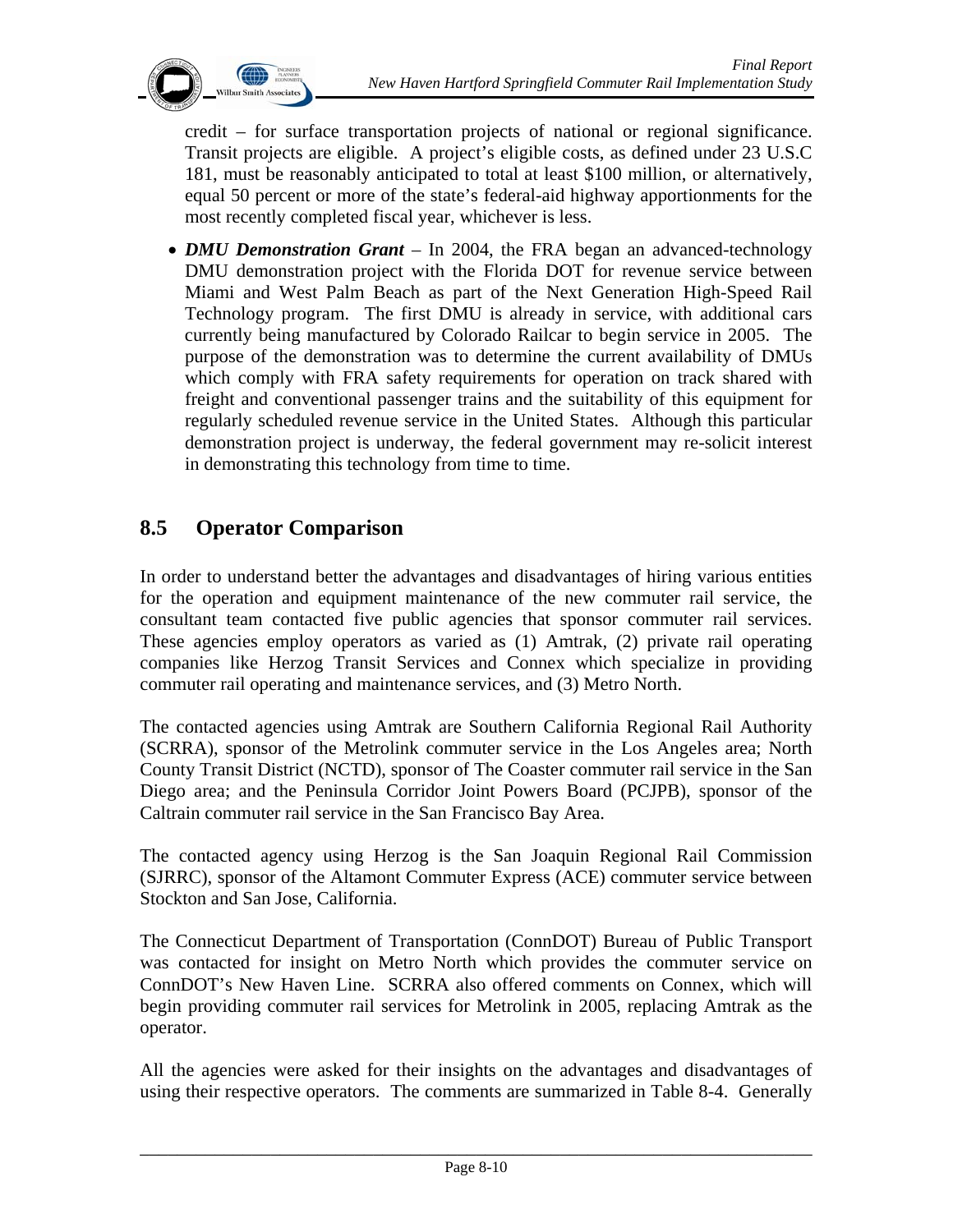

speaking, Amtrak and Metro North offer the advantages of leveraging their sizable pool of labor for train operations and maintenance. Amtrak costs specifically tend to be lower, as commuter rail staffers are incremental to intercity staff and do not trigger any major expansion of overhead expenses.

| Operator         | <b>Advantages</b>                                 | <b>Disadvantages</b>                               |
|------------------|---------------------------------------------------|----------------------------------------------------|
| Amtrak           | National experience in                            | Inefficient work rules<br>$\overline{\phantom{0}}$ |
|                  | commuter rail                                     | Inflexibility on liability                         |
|                  | operations                                        | insurance                                          |
|                  | Deep reserve of labor<br>$\overline{\phantom{0}}$ | Fate tied to the annual                            |
|                  | for operations and                                | Congressional budget                               |
|                  | maintenance                                       | process                                            |
|                  | Trained to Class 1                                | Centralization puts                                |
|                  | railroad standards                                | commuter rail operations                           |
|                  | Incremental costing                               | at risk: if Amtrak does not                        |
|                  | <b>Established Labor</b><br>Ξ.                    | get the federal and state                          |
|                  | <b>Relations Department</b>                       | dollars it needs for                               |
|                  | dealing regularly with                            | intercity services, it may                         |
|                  | rail unions                                       | cut back on offering                               |
|                  | Economies of scale in<br>-                        | services for regional                              |
|                  | purchasing train parts                            | commuter operations as a                           |
|                  | and supplies                                      | way to pare costs                                  |
| Private Contract | "Tailored" operation<br>$\overline{\phantom{0}}$  | Potentially higher cost                            |
| Operator, e.g.   | Flexibility in labor<br>-                         | than Amtrak                                        |
| Herzog and       | deployment: workers                               |                                                    |
| Connex           | tend to be cross trained                          |                                                    |
| Metro North      | Deep reserve of labor,                            | Inefficient work rules                             |
|                  | more than Amtrak in                               | Higher costs than Amtrak                           |
|                  | Connecticut                                       |                                                    |
|                  | Trained to Class 1<br>-                           |                                                    |
|                  | railroad standards                                |                                                    |
|                  | <b>Established Labor</b><br>-                     |                                                    |
|                  | <b>Relations Department</b>                       |                                                    |
|                  | Economies of scale in                             |                                                    |
|                  | purchasing                                        |                                                    |

#### **Table 8-4 Operator Comparison**

In contrast, private operators can more easily "tailor" or customize their operations to the circumstances of the commuter rail operation. Whereas with Amtrak, commuter rail operations for one agency may largely mirror how Amtrak works elsewhere. Furthermore, private operators are not as tied to strict work rules as are Amtrak and Metro North, as workers may not be represented by the traditional rail unions At ACE, Herzog employees are represented by the Carpenters Union, the largest labor union in California. Under their contract, Herzog workers can be cross trained to fulfill various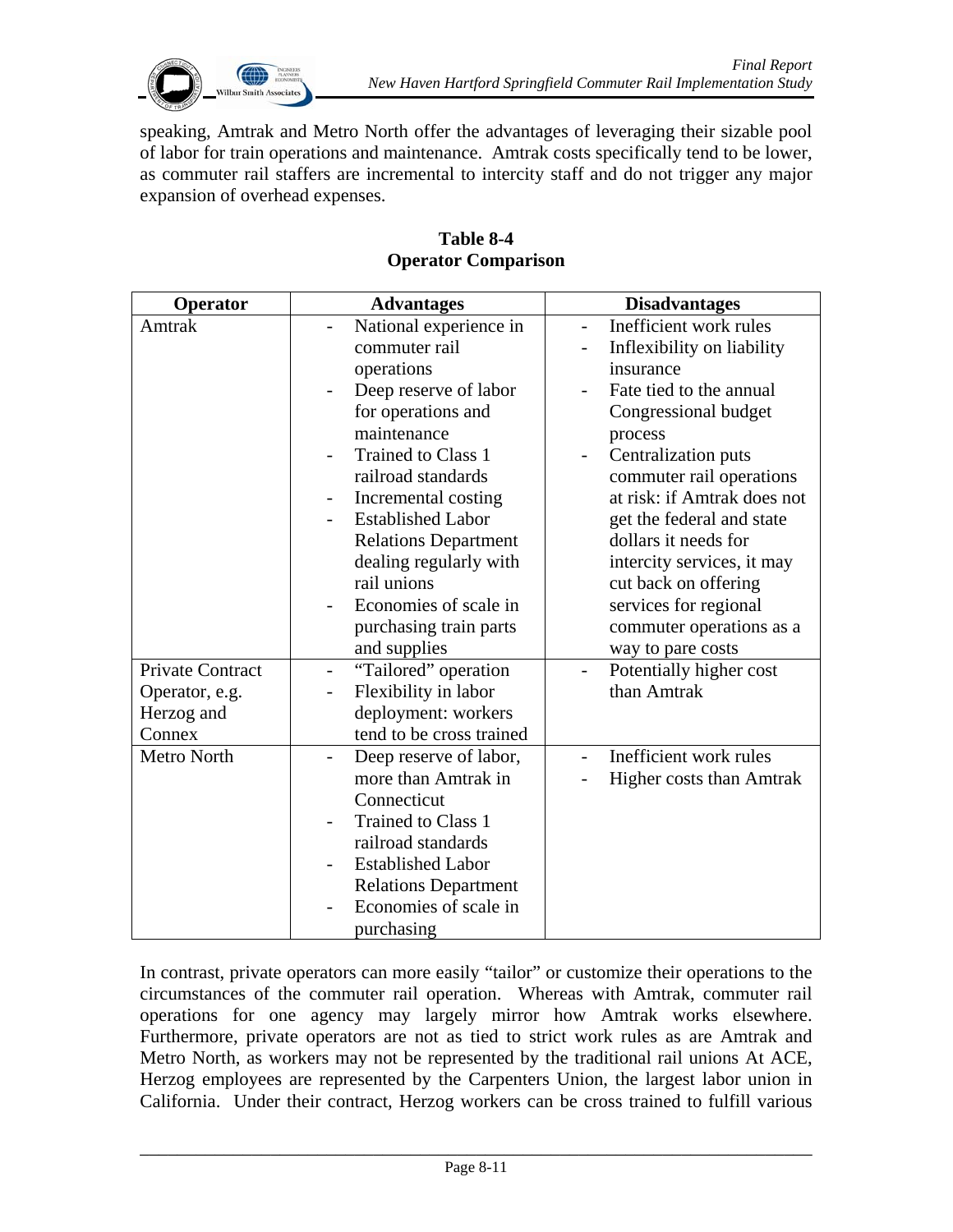

roles, as needed. For example, a clerk on ACE can serve as a conductor today. Amtrak and Metro North workers cannot do the same. The potential for providing tailored operations and workforce flexibility can mitigate potential higher costs versus Amtrak.

Table 8-4 compares Amtrak, private companies, and Metro North as potential operators of a "stand alone" commuter rail service, with its own equipment and maintenance facilities. However, if the service were to be fully integrated with existing Amtrak services on the New Haven-Hartford-Springfield line (sharing the same work forces and type of rolling stock), there is a clear advantage of employing Amtrak as the operator. This is that Amtrak as the operator would be disposed to seeking ways to better utilize crews and equipment than if it were not the operator. The bottom line for the commuter rail sponsor would be consequently lower capital and operating costs for an integrated service versus a stand alone service operated by Amtrak or anyone else.

## **8.6 Rolling Stock Procurement**

The procurement of rolling stock for the corridor is a process that requires a significant amount of lead time and as such, should begin as soon as funding is identified. This section outlines potential equipment for the start-up service.

The analysis is limited to the six consists making a total of 16 daily local ConnDOT trips. As discussed in previous sections, combining Amtrak and ConnDOT equipment would provide some efficiencies. The forecast seating requirement is 180 seats per train, based on analysis of the projected ridership numbers presented in earlier chapters of the report. Two basic classes of rolling stock can be considered for operation of the proposed service.

- 1. Locomotive-Hauled Push-Pull Coach Train
- 2. Self-Powered Rail Car Train (SPRC) also referred to as Diesel Multiple Unit (DMU)

This section describes these two basic classes of passenger rolling stock in terms of operational and economic characteristics for the proposed 62-mile commuter rail service.

### **8.6.1 Locomotive-Hauled Push-Pull Coach Service**

Locomotive-hauled diesel push-pull operations characterize most of the commuter railroads in North America. In this configuration, a diesel electric locomotive is employed to provide propulsion, lighting and HVAC power for the train. The diesel engine drives an electric generator that supplies power to electric motors on the locomotive's drive-wheels. A separate diesel engine and generator typically provides electric power to heat, cool and light the passenger coaches. The typical minimum length for a push-pull train is a locomotive and three coaches. Trains with two cars are occasionally deployed, but are not favored. It is assumed that a two-car train could be deployed for New Haven to Springfield commuter rail service. The typical diesel locomotive is 60 to 70 feet long and weighs 125 tons. The maximum practical train length for a single passenger locomotive is typically 8 or 9 cars.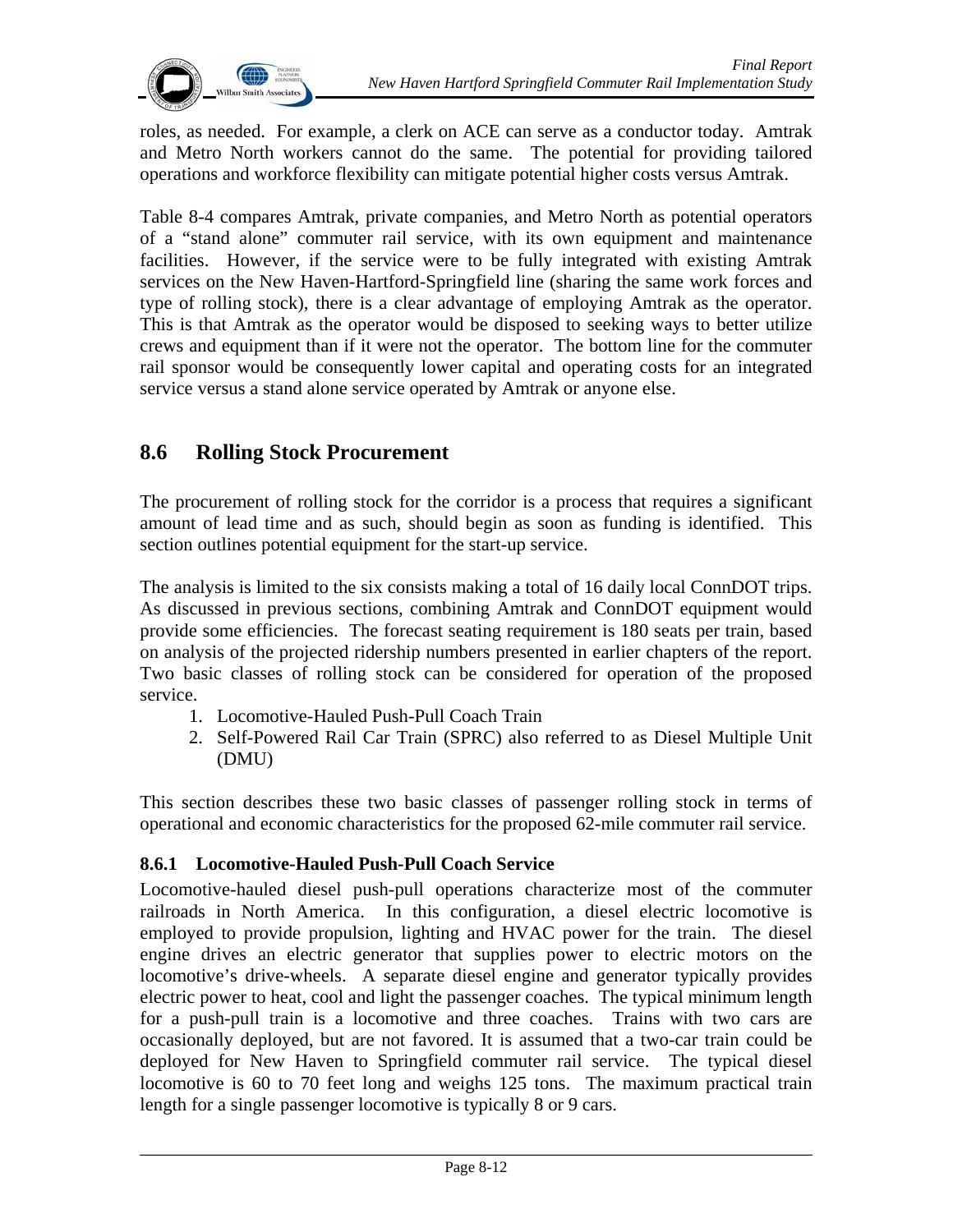

The locomotive hauls the train in pull configuration. When the consist reaches the end of its trip and turns to head back toward its origin, the engineman shifts the locomotive into push mode and changes his seating position from the locomotive to a work station at the far end of the last car in the consist. This work station provides a throttle, brakes, and other controls that allow him to operate the locomotive and the train in the push configuration.

The passenger coaches are unpowered trailers. Coaches can be either single-level or bilevel. Regardless of height, the typical coach is 85 feet long. A single-level car generally weighs about 50 tons. A bi-level weighs approximately 60 tons. The Massachusetts Bay Transportation Authority (MBTA) in Boston and the Long Island Railroad (LIRR) in New York operate a mix of single-level and bi-level equipment. Metro-North and ConnDOT only operate single coaches at this time. The Water Street Bridge would restrict the use of bi-level cars on the New Haven to Springfield corridor.

For shorter commuter type trips each single-level coach typically seats 95 to 125 passengers. Higher seating capacities are achieved by narrowing the center aisle of the car and providing five seats in every row - two seats on one side of the aisle and three on seats on the other (3-2 seating). Structurally, the typical single-level coach rests on a center sill above the wheels sets ("trucks") at either end of the car. Passenger entry and egress from the car requires either a high-level platform designed to match the height of the car floor or uses short three step stairways (called "traps") located at each corner of the car.

Very few single-level coaches are currently being built for North American commuter railroads. Most railroads are migrating to bi-level coaches to lower capital and operating expenditures and to maximize the number of passengers that can be carried on very popular trains. Three manufacturers have been producing most of bi-level coaches used on this continent. Bombardier builds a large high capacity unit that is favored by western and southern railways. Kawasaki builds a more compact unit that fits with the tighter vertical clearance profiles typical of established eastern commuter railways. Nippon Sharyo has built "gallery cars" for Chicago and San Francisco. However, this discussion focuses on the Bombardier and Kawasaki cars. Rolling stock that is compatible with high-level platforms is the only type being considered for this service.

Bi-level coaches are generally employed to provide more passenger capacity at a maintenance and operating cost equivalent to a single-level coach. With 3-2 seating, capacities exceeding 180 passengers can be achieved. The typical bi-level coach has a depressed seating level below the center sill (between the "trucks") and a second higher level above. Stairs provide access to the higher level, therefore bi-level cars increase dwell time and impact fare collection.

Crewing for a push-pull train requires an engineman and generally at least one conductor to check fares, supervise boarding and alighting, and ensure order on the train. For onboard fare collection, one conductor is typically deployed for every two coaches in the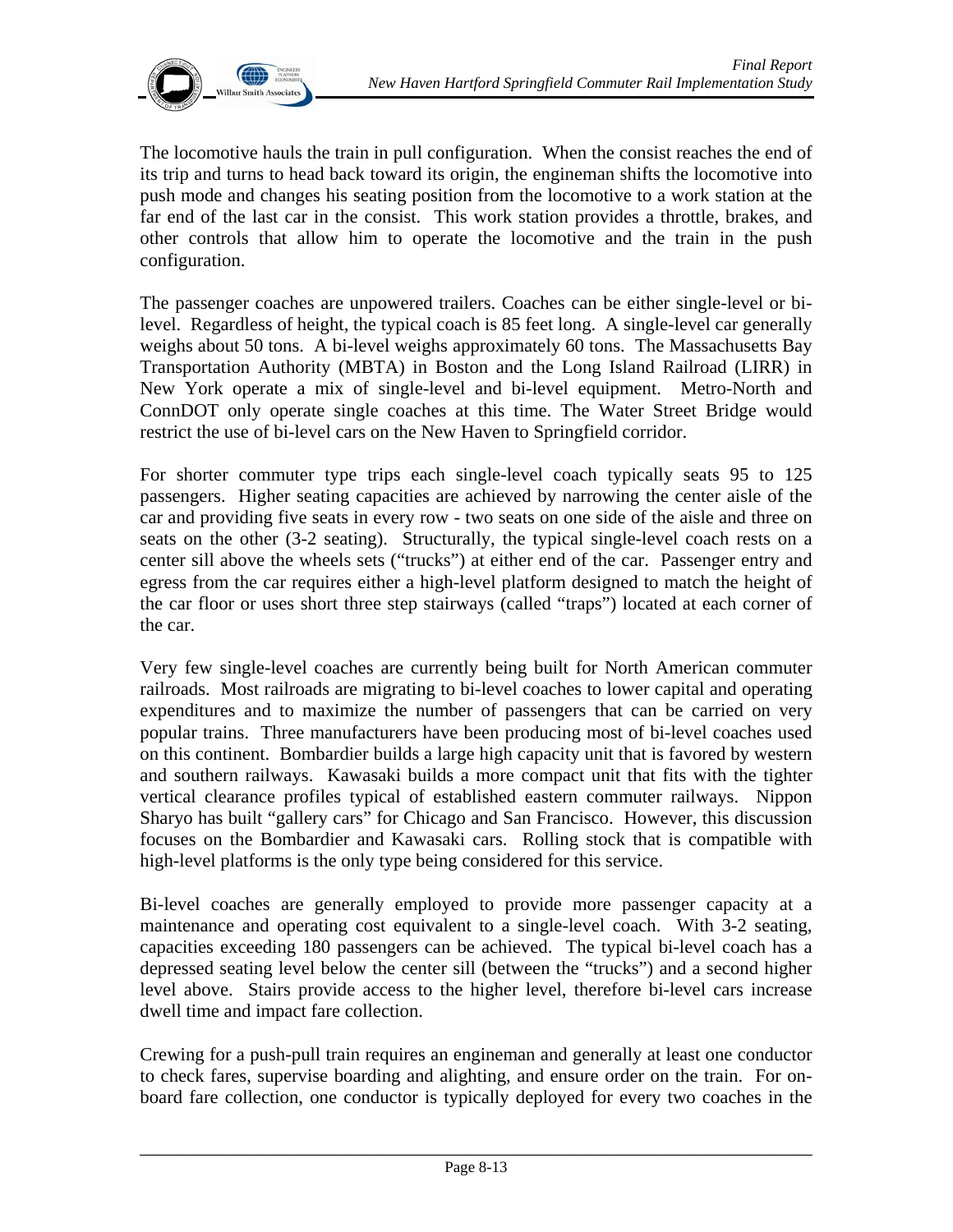

train. For a high density of short passenger trips, a higher level of train manning might be required to support on-board fare collection.

The push-pull configuration offers several advantages and disadvantages for the proposed New Haven-Hartford-Springfield regional rail service.

#### **What are the advantages of Locomotive-hauled services?**

- **Known Proven Technology** Locomotive and coach technology is readily available in North America and used extensively at large properties including Amtrak, Metro-North in New York, the MBTA in Boston, LIRR in New York and Metra in Chicago. The technology is also well known by the entire US railroad industry, given the numerous years in use. The rail technology is proven off-theshelf hardware and the local railroad workforce and management community is familiar with push-pull coach technology.
- **Capital and Operating Cost for Longer Trains Capital cost per seat declines as** the train length increases, making locomotive-hauled services ideal for higher ridership services. The capital cost per seat is reduced with the addition of each coach as a large proportion of the consist cost is due to the locomotive. In an SPRC consist, the capital cost per unit does not vary with the length of the consist when each additional unit is powered.
- **Availability of Used Equipment** Remanufactured locomotives and used coaches can be employed to reduce capital outlay for equipment. ConnDOT is the nation's most recent buyer of used single-level coaches, having acquired 33 used Mafera coaches from Virginia Railway Express  $(VRE)^{11}$ . Chicago's Metra has just retired a large fleet of bi-level gallery cars some of which are being recycled into service by commuter railroads in Virginia and Maryland. Chicago's Metra and Amtrak are the two North American passenger railroads that have most recently retired locomotives. It is understood that most of these units have found their way onto the used market with the primary buyers being leasing firms that are providing them to short line freight operators.
- **ADA Accessibility** A single-level locomotive-hauled consist on a service with high-level platforms is fully accessible for the disabled population with level boarding.

#### **What are the disadvantages of Locomotive-hauled services?**

 $\overline{a}$ 

• **Minimum Consist Size –** The typical minimum length for a push-pull train is a locomotive and three coaches. Trains with two cars are occasionally deployed, but are not favored. A service with smaller ridership would suffer from an excess of equipment.

 $11$  VRE is pressed for passenger capacity, storage space and maintenance capacity. Consequently VRE is replacing its single-level coaches with used bi-levels from Chicago.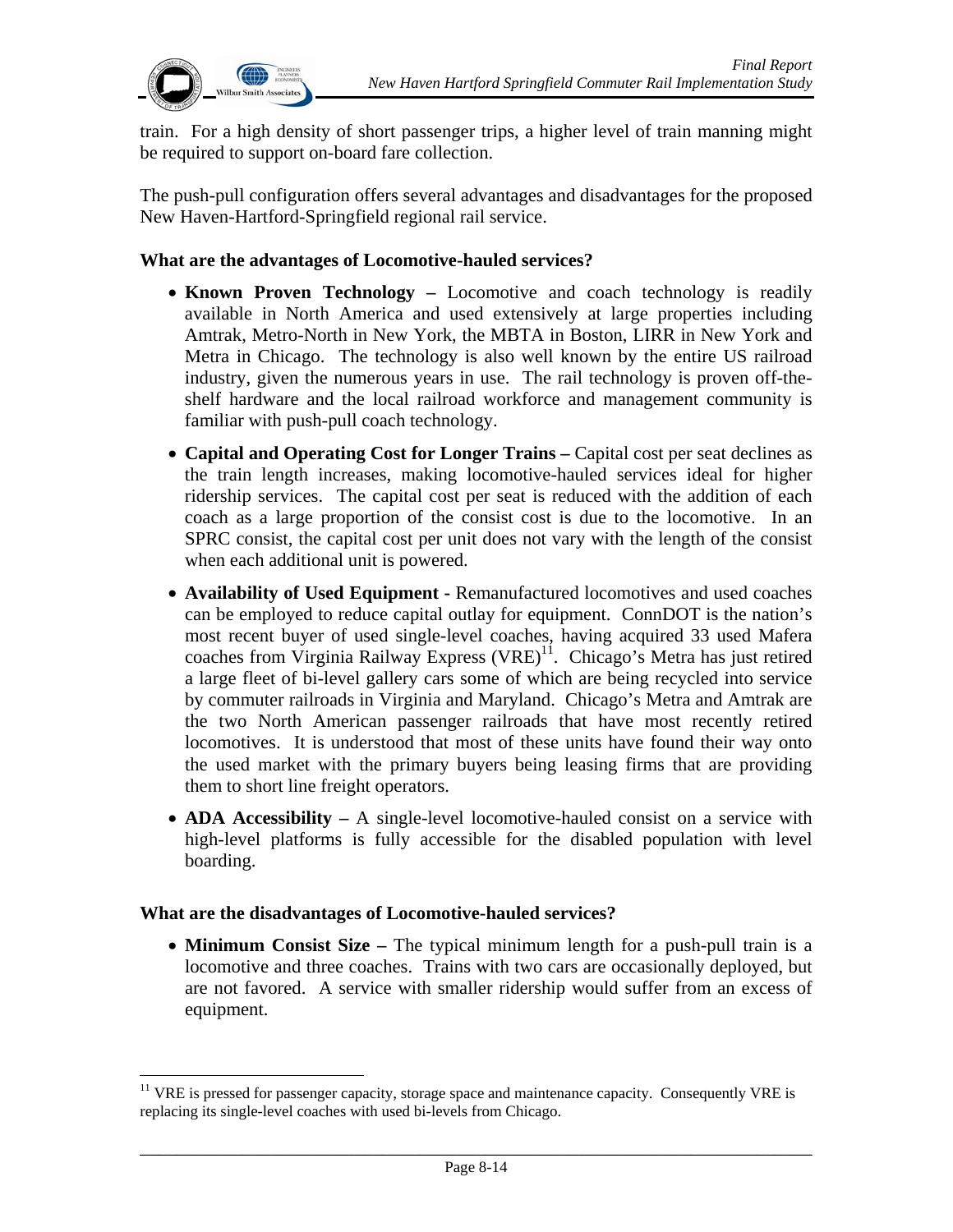

- **Fuel Efficiency** Fuel consumption for a push-pull operation is in the range of 0.25 to 0.5 miles per gallon. By contrast, a Self-Powered Rail Car / Diesel Multiple Unit consumes fuel in the range of 1.5 to 3.4 miles per gallon.
- **Noise, Vibration and Power** The typical diesel locomotive is 60 to 70 feet long and weighs 125 tons and runs a 3000 HP engine. The 3000 HP 125 ton locomotive creates noise and vibration that may pose a problem for neighbors. The locomotive also generates more power than required to move the short consist required for subject service.
- **Internal Combustion Engine and Fossil Fuel**  The fumes and fuel associated with locomotive operations are not considered compatible with passenger operations and stations in long tunnels. A significant fraction of the urban transit systems in North America and the world penetrate the core of the central city in tunnels. The proposed New Haven to Springfield service has no tunnel elements.

### **8.6.2 Self-Powered Rail Car / Diesel Multiple Units**

A Self-Powered Rail Car (SPRC) is a passenger rail car with a self-contained, on-board source of motive power, making reliance on a locomotive or electric power distribution system unnecessary. Historically nearly all SPRCs have used on-board diesel engines for propulsion power and have been capable of operation as a single train with multiple cars. SPRCs have commonly been called Diesel Multiple Units, or DMUs. While motive power may be a diesel internal combustion engine or an alternative self-contained, onboard source, all SPRCs in common use rely on diesel propulsion.

SPRCs are often used in Europe in circumstances where service is operated with short (generally less than four cars) trains and the infrastructure for electric traction is not available. In the last two decades, European transit officials have been very actively exploring the flexibility offered by an SPRC to operate in a mix of operating environments.

In the 1950's, SPRCs were growing in popularity in North America for conventional railway service until market, technological, and regulatory forces undermined the viability of low-density passenger services. With recent increased interest in urban rail passenger transport, SPRCs have been reintroduced in North America over the last 10 years in Texas, New Jersey, and Ontario. New systems are in advanced states of development in Florida, North Carolina, California, and Oregon. In 2003, Amtrak negotiated to purchase a fleet of SPRCs for several of its low-density routes. Amtrak did not consummate the purchase when the capital cost of the units barely exceeded its rigid capital funding and budget limits. Amtrak remains interested in using SPRCs for services such as its Springfield Line local service in the future.

Worldwide, SPRCs are designed for use in a wide variety of operating environments ranging from main line intercity railways to street running trolley car type service. Different vehicle designs are employed depending upon service requirements. TCRP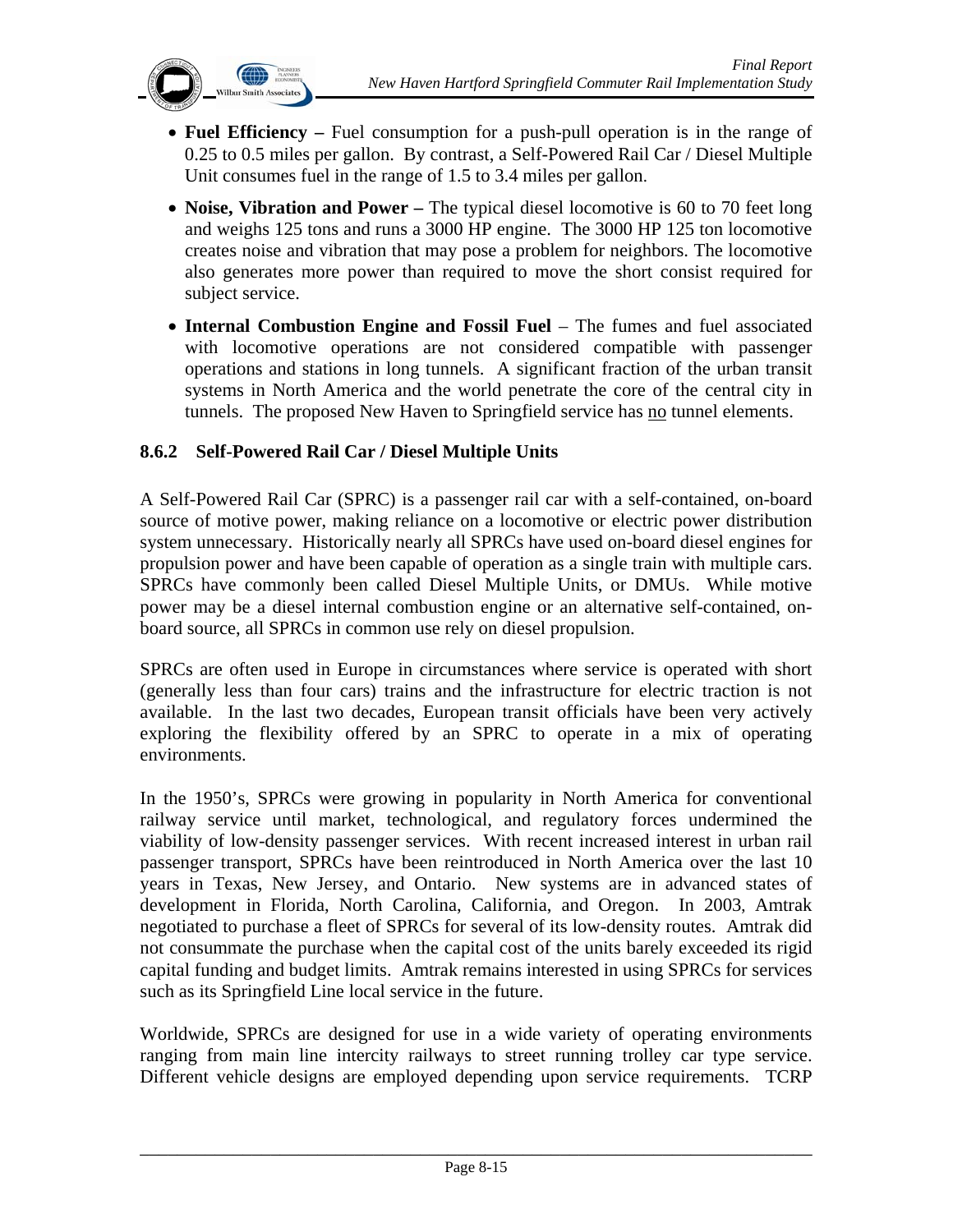Report 52 "Joint Operation of Light Rail Transit or Diesel Multiple Unit Vehicles With Railroads" describes SPRC vehicles in three categories:

- Category 1 FRA Compliant Cars
- Category 2 Non-FRA Compliant Cars generally too lightly built for FRA crashworthiness standards.
- Category 3 Diesel Light Rail Vehicle generally shorter, lighter, articulated cars for street running trolley operations

For the New Haven, Hartford, Springfield service, SPRCs that comply with FRA crashworthiness standards for operation on track shared with freight and conventional passenger trains will be required.

## **FRA Compliant SPRCs / DMUs**

FRA compliant SPRCs are relatively heavy cars primarily designed for safe and unrestricted use on the nation's conventional railroad network sharing track with other trains including freight, commuter rail and Amtrak operations. They comply with all regulations stipulated by Federal Railroad Administration (FRA) for operation on the US conventional railroad network. Examples of the use of this equipment include:

- Trinity Railway Express linking Fort Worth with Dallas uses a fleet of 13 rebuilt vintage Budd RDC's originally constructed in the 1950's.
- South Florida RTA's Tri Rail service linking Miami, Fort Lauderdale and West Palm Beach has ordered two new DMU's from Colorado Railcar.
- The Colorado Railcar offering is the first Category 1 SPRC built in more than 40 years. North Carolina's Triangle Transit Authority has ordered 28 cars for its Raleigh-Durham service opening in 2008.

### **What are the advantages of SPRCs / DMUs?**

1

• **Capital and Operating Cost for Short Trains** – Passenger rail rolling stock planning and selection studies generally agree that SPRCs offer superior overall economics to locomotive-hauled equipment when the typical train length falls below four cars. For short trains, the SPRCs offer savings in fuel consumption and vehicle acquisition. As train lengths increase, the lower costs to acquire and maintain additional seating capacity with unpowered coaches more than compensate for the relatively high costs of acquiring, operating, and maintaining a locomotive $12$ .

Colorado Railcar has discovered that its single-level SPRC powered by two 600 hp diesel engines produces sufficient tractive effort to haul one or two unpowered coaches for some service applications. The economic and operating implications of using a mix of SPRC's and coaches in the same train are theoretically very attractive but not well documented and likely to vary considerably between

<sup>&</sup>lt;sup>12</sup> While some railways use SPRC's in services designed for one-person train operation, the savings noted here focus on vehicle acquisition, vehicle maintenance and propulsion energy costs and do not consider the reduced transportation staff possible with one-person train operation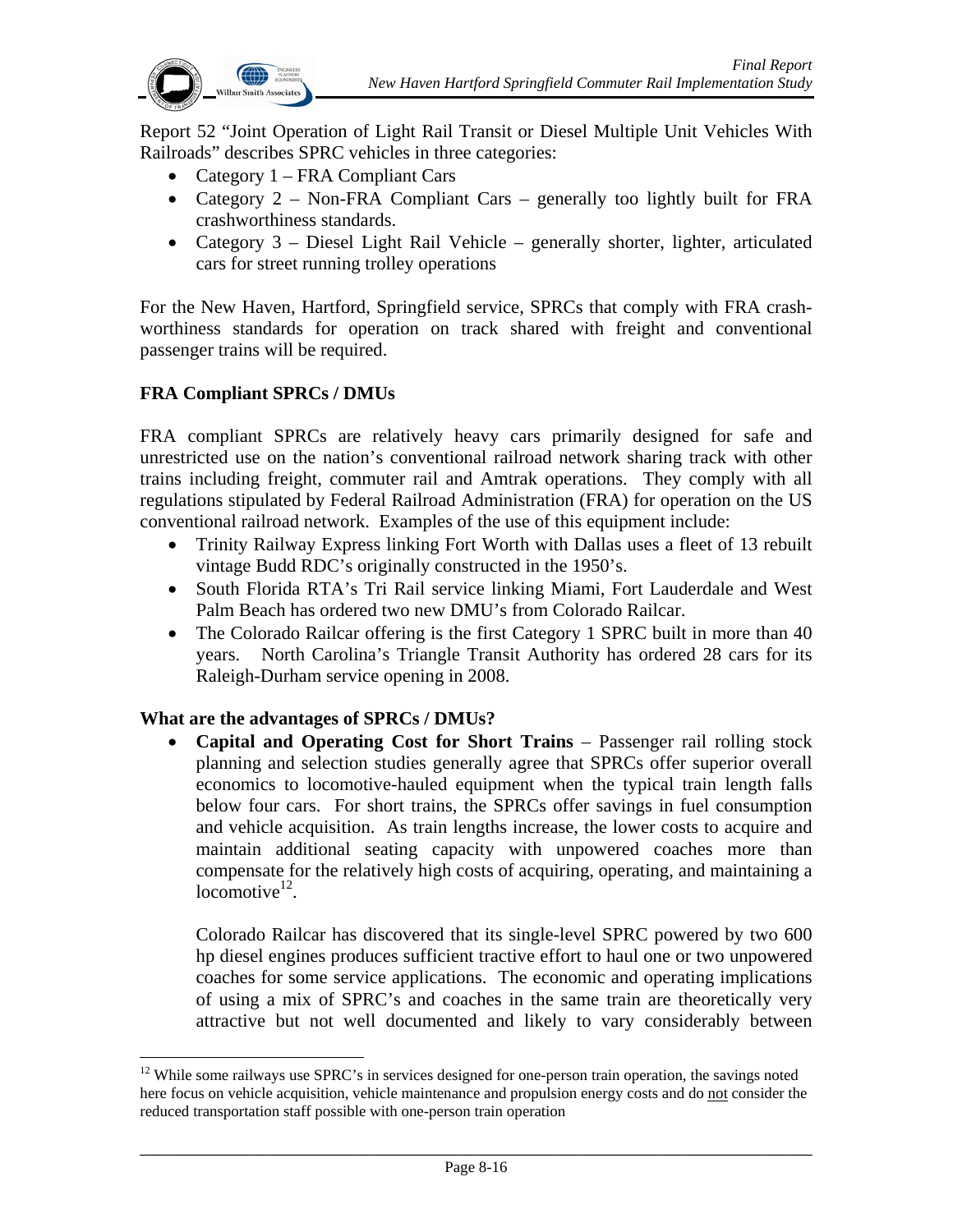$\overline{a}$ 

service applications. The option of using SPRCs as "power cars" to pull short coach consists should be seriously studied in any rail corridor where SPRC's alone appear potentially attractive. A demonstration project of this configuration is currently underway at Tri-Rail in Florida.

In summary, it is less expensive to purchase and maintain SPRC's with the lower capacity required for proposed New Haven-Hartford-Springfield operation.

- **Noise and Vibration** Compared with locomotive-hauled equipment, the heaviest SPRCs are less than half the weight and horsepower of the typical passenger locomotive, leading to lower noise and vibration impacts.
- **Fuel Efficiency** A single SPRC consumes fuel in the range of 1.5 to 3.4 miles per gallon<sup>13</sup>. A conventional passenger locomotive consumes fuel in the range of 0.25 to 0.5 miles per gallon. For a single car operation, the fuel savings with a SPRC are impressive and often compelling. (However, the fuel savings available from SPRC operations erode with increased train length since the fuel consumption increases linearly with SPRC train length. Locomotive fuel consumption does not increase linearly as coaches are added to its train.)
- **Acceleration** Owing to more favorable weight-to-horsepower ratios and greater tractive efficiency of more powered wheels on the train, SPRCs generally offer better acceleration than locomotive-hauled coach trains.
- **Reduced Infrastructure Requirements** Compared with locomotives, the infrastructure to maintain SPRCs is more modest. Lifts and hoists to manipulate 125-ton units are not required. Huge diesel engines of 3,000 to 6,000 HP are replaced with lighter engines seldom exceeding 600 HP. Therefore, it is easier to maintain the SPRC without elaborate shop facilities.
- **Flexibility** SPRCs offer the flexibility to demonstrate, initiate and operate passenger rail services in circumstances where the use of alternative rolling stock technologies would be daunting. Factors contributing to the flexibility of the SPRC include the ability to use existing tracks, ability to operate short trains more economically than push-pull diesel operations, and reduced noise and vibration compared with diesel locomotive operations. The SPRC can operate in short trains of one to three cars anywhere a diesel train runs without the noise, vibration, cost or fuel consumption of a locomotive-hauled train.
- **Regulatory Compliance and Tolerance**  The Category 1 SPRC being considered for this service is compatible with FRA regulations for general use on North America's conventional railroad network.

<sup>&</sup>lt;sup>13</sup> KKO and Assocates, Industry Survey of DMU Manufacturers interested in US Market. October 1996.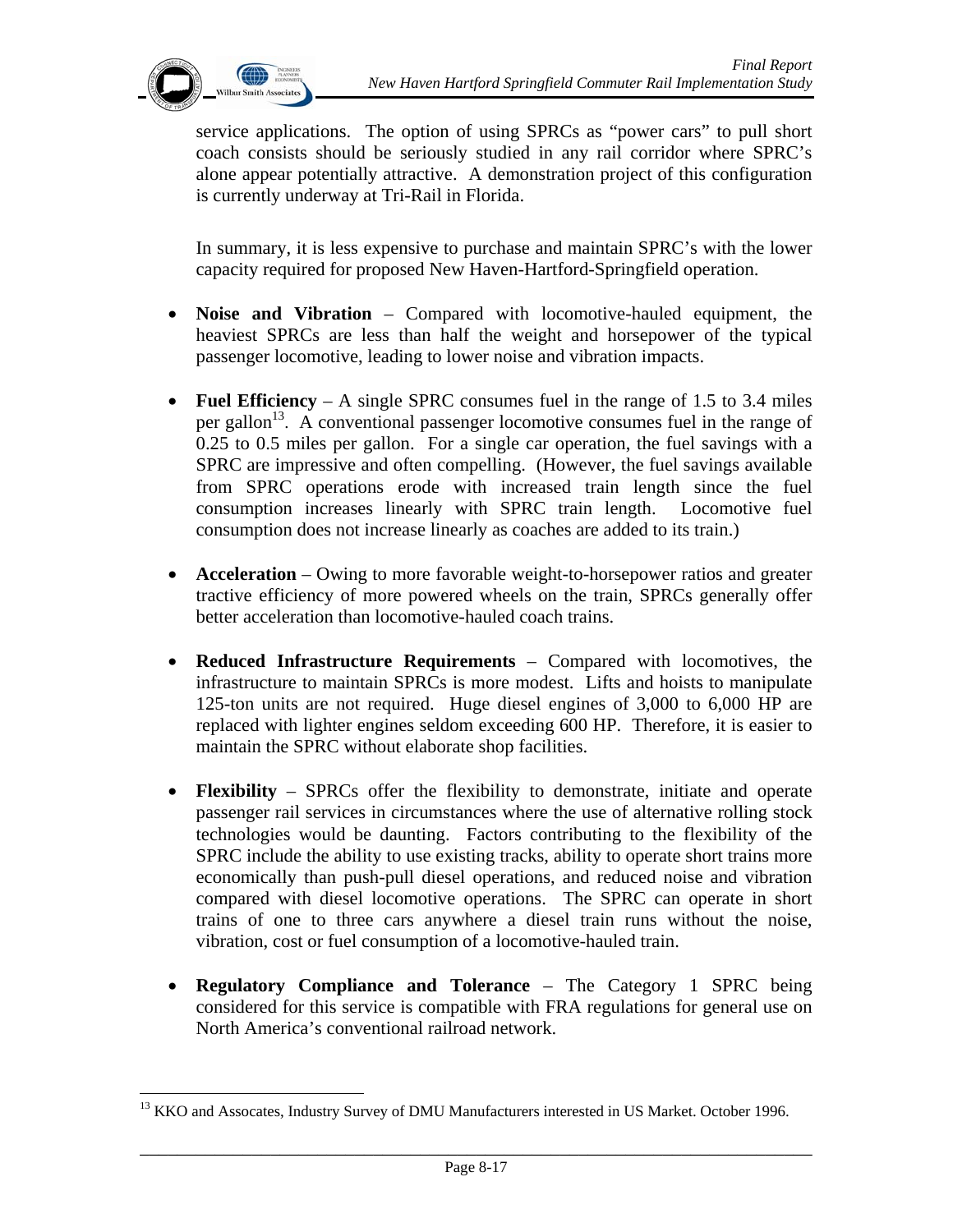

 $\overline{a}$ 

#### **What are the disadvantages of SPRCs / DMUs?**

- **Capital and Operating Costs for Long Trains** As discussed above, when the train lengths routinely exceed three cars, the economic advantages of SPRCs over locomotive-hauled equipment quickly erode due a combination of costs for rolling stock acquisition, maintenance and fuel. The purchase price of an unpowered commuter coach is generally less than half the cost of a SPRC unit. Maintenance for a commuter coach is also less work than for an SPRC. Most commuter and regional rail lines in North America operate with average peak train lengths well in excess of three cars.
- **Internal Combustion Engine and Fossil Fuel** The fumes and fuel associated with SPRC operations are not considered compatible with passenger operations and stations in long tunnels. A significant fraction of the urban transit systems in North America and the world penetrate the core of the central city in tunnels. The proposed service has no tunnel elements.
- **Rolling Stock Supply and Availability** With the mid-20<sup>th</sup> century demise of North American intercity passenger railroading, the supply industry stopped producing SPRCs compatible with the US conventional railway environment. The Budd RDC, last produced in the 1950's, was the last commercially viable SPRC specifically manufactured to operate on the North American conventional railway network.<sup>14</sup> Budd's successor to the RDC, the SPV 2000, was introduced in the 1970's to replace aging RDCs used on lightly used lines in Connecticut and New York. The "Seldom Propelled Vehicle" proved unreliable and expensive to operate.

The failure of the SPV 2000 forced some of the last SPRC operations to shift to less economic locomotive-hauled services because no other manufacturer was willing to consider building units for the limited US market. In the late 1970's, Boston gave up trying to operate its large but aged RDC fleet as self-powered units but towed the old cars behind locomotives for another 10 years until replacement coaches could be purchased. In the early 1980's, Philadelphia's last SPRC services were discontinued due to the confluence of a poor fiscal climate and an aging RDC fleet that could not economically be replaced.

From the 1970's until the turn of this century, no manufacturer offered a Category 1 SPRC at an attractive price. Consequently, North America transit planners interested in SPRC's for North American applications had no choice but to consider how to use European Category 2 vehicles. The new Category 1 offering by Colorado Railcar has been purchased for use on Florida's Tri-Rail service. United Transit Systems (a consortium of Tokyo-based Sojitz Corp. and Seoul-

 $14$  The archetypical US SPRC is the Budd RDC. Hundreds of Budd cars were built in the 1950's for operation on rail passenger branch lines and some main line services. The New Haven and Boston and Maine railroads owned more Budd RDC cars than any other railways in the world.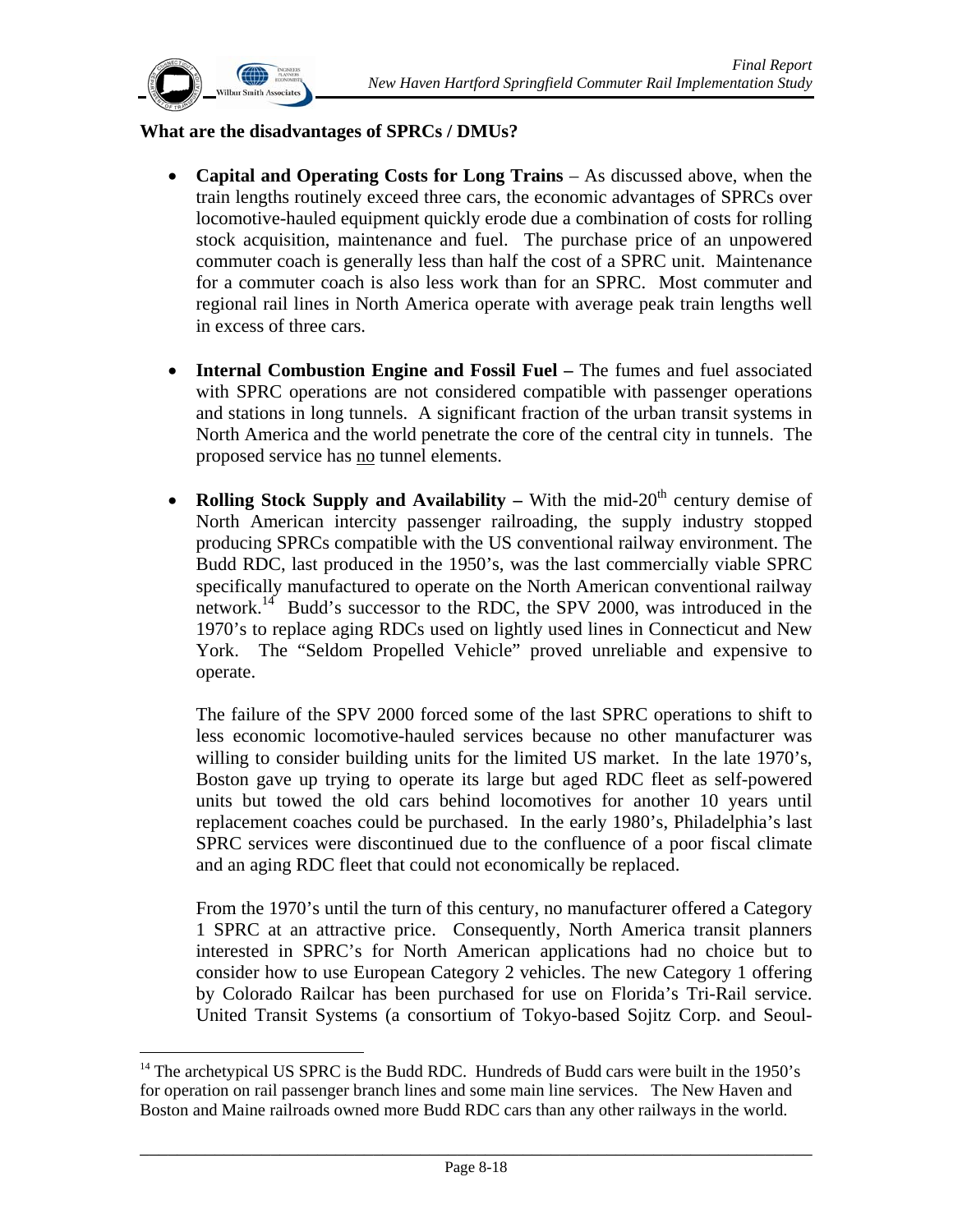

based Rotem Co.) is building 28 Category 1 SPRCs for North Carolina. A planned transit operation in Oregon will soon be awarding a contract for its Category 1 SPRCs. The North Carolina cars are expected to be fully compliant with all FRA regulations with 2x2 seating for 170 passengers.

In summary, the pool of used or remanufactured vehicles for capital cost savings is very thin.

• **Regulatory Compliance and Tolerance –** Without a ready supply of SPRCs tailored to operate within safety parameters established for North American operations, considerable energy in the urban rail passenger planning community over the last decade has been focused on how to safely use equipment designed for European operation in the North American operating context. The Federal Railroad Administration has deliberated with the public transportation planning community to develop and explore strategies that allow for the safe sharing of track between conventional rail equipment and light passenger rail cars (both electric and diesel). Together, federal regulators and transit officials have been exploring and reconsidering the barriers to safe operation of conventional and light rail cars on the same tracks, with slow but perceptible progress. In the last four years, the FRA has issued waivers to several transit systems allowing their light Category 3 trains to share track with conventional railroad equipment where the service periods of the transit and freight operations do not overlap. The transit services generally operate 16 to 18 hours during the day and evening with freight operations restricted to the overnight hours.

Regulators and transit officials continue to evaluate strategies that may allow more operational flexibility. An industry working-group meets periodically to review progress toward new options for sharing track. However, the relatively new prospect of suppliers willing to produce economical quantities of Category 1 SPRCs for attractive prices has ameliorated the pressure to find ways to use Category 2 units for some proposed services.

In summary, regulatory compliance is only available for limited pool of Category 1 SPRCs.

### **8.6.3 Comparison and Evaluation of Options**

Two general equipment options for ConnDOT's use on the New Haven-Hartford-Springfield commuter rail service were identified and evaluated. These were:

- o Locomotive-hauled Push-Pull Coach Train
- o Self-Powered Rail Car Train

Details on two possible equipment configurations are listed in Table 8-5. For this comparison, the following equipment were assumed. For locomotive-hauled equipment, a conventional locomotive type (F-59 PHI by General Motors Electro Motive Division)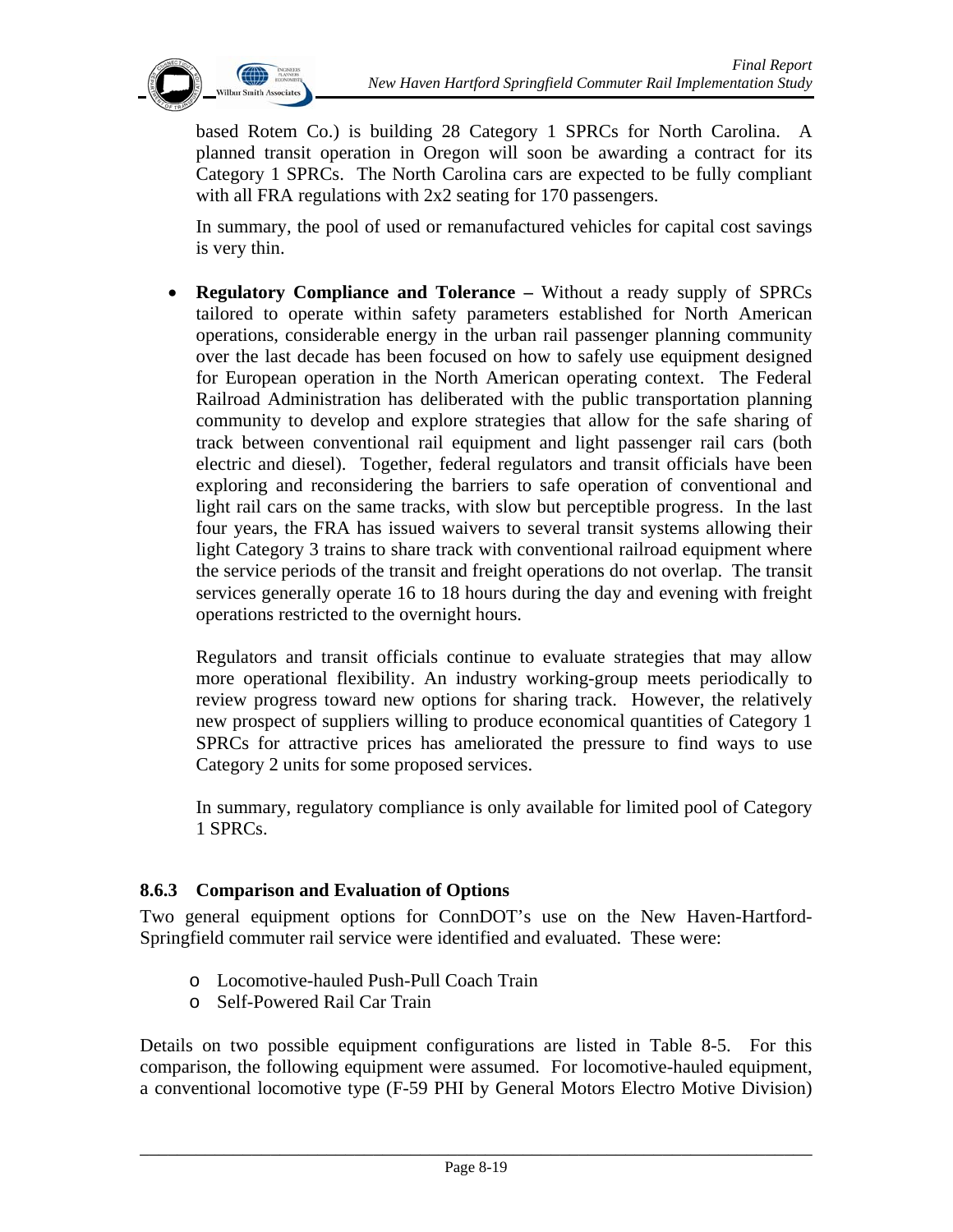

and Comet V cars (from Alstom) are detailed. For SPRCs/DMUs, the Colorado Railcar three-car DMU consist is detailed. Both train set types are compatible with high level platforms and FRA crashworthiness standards for operation on track shared with freight and conventional passenger trains. The seating capacity of each is comparable, and matches the requirements for the NH-H-S service. Both types can be operated in a pushpull mode, obviating the need to turn the train set for a reverse movement.

#### **Table 8-5 Comparison of Locomotive-hauled Train Set and SPRC/DMU Train Set Options**

|                                                                                   | <b>Locomotive-Hauled Train</b>                                         |                                                      |
|-----------------------------------------------------------------------------------|------------------------------------------------------------------------|------------------------------------------------------|
|                                                                                   | <b>Set</b>                                                             | <b>SPRC/DMU</b>                                      |
| <b>Summary of Typical</b><br><b>Equipment Options</b>                             | <b>Typical New Three-Car</b><br>Push-Pull Train Set (Single-<br>level) | Colorado Railcar Single-<br>level DMU                |
| Minimum Configuration                                                             | One Locomotive, Two<br>Coaches and One Cab Car                         | One Powered Coach and<br><b>Two Trailing Coaches</b> |
| <b>Seating Capacity</b>                                                           | 327                                                                    | 278                                                  |
| Capital Cost (Millions)                                                           | \$8.6                                                                  | \$6.8                                                |
| Horsepower                                                                        | 3,000                                                                  | 1,200                                                |
| Weight (Tons)                                                                     | 290                                                                    | 224                                                  |
| Length (Feet)                                                                     | 315                                                                    | 255                                                  |
| Tons/Seat                                                                         | .96                                                                    | 1.24                                                 |
| <b>Typical Annual Fuel Cost for</b><br>NH-H-S Service <sup>15</sup>               | \$1,070,864                                                            | \$342,676                                            |
| Capital Cost/Seat                                                                 | \$26,330                                                               | \$24,460                                             |
| HP/Ton                                                                            | 10                                                                     | 5                                                    |
| <b>High Platform Boarding?</b>                                                    | Yes                                                                    | Yes                                                  |
| Noise and Vibration                                                               | High                                                                   | Medium/Low                                           |
| Total Fleet Size (Units)                                                          | 27                                                                     | 21                                                   |
| Minimum capital cost for<br>seven <sup>16</sup> complete train sets<br>(Millions) | \$58.9                                                                 | \$47.6                                               |

Table 8-6 shows a summary evaluation of the two types of train consists per evaluation criteria deemed important to both riders and operators/maintainers of the equipment. Overall, SPRC/DMU train sets appear to have several advantages over locomotivehauled rail cars. But it is important to remember that few new SPRCs / DMUs are in

 $\overline{a}$ 

<sup>&</sup>lt;sup>15</sup> Assuming 992 daily revenue train miles, 254 annual days of operation, \$1.70 per gallon for diesel fuel not including tax, 0.4 mpg for locomotives, 1.25 mpg for DMU/Coach pairs. (per statistics prepared by Colorado Railcar Manufacturing, LLC for Dave Carter of New Jersey Transit, 13 April 2004) 16 Six consists required for service plus one spare.